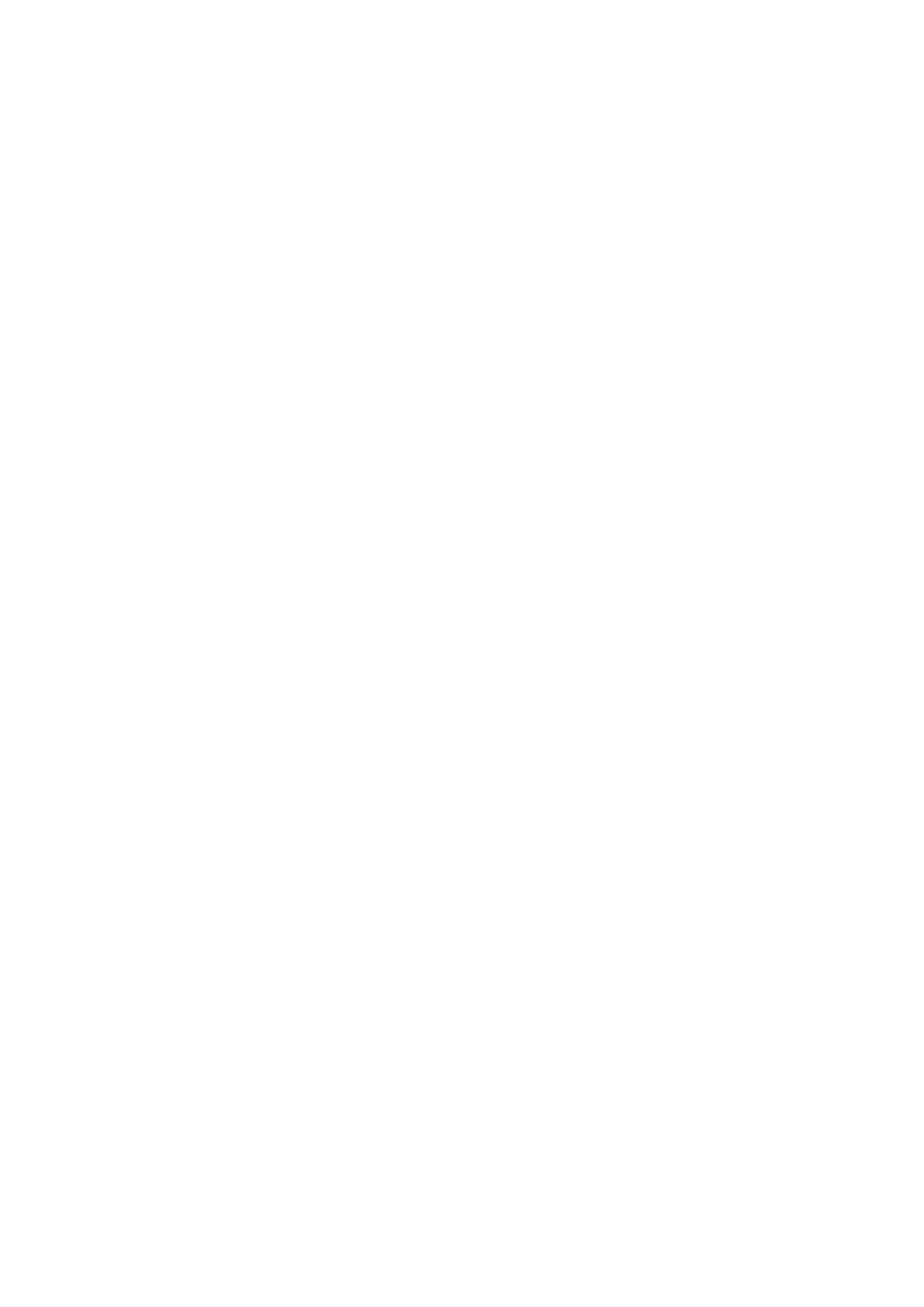

| <b>ITEM</b>    | <b>TABLE OF CONTENTS</b>                                              | <b>PAGE</b>    |
|----------------|-----------------------------------------------------------------------|----------------|
| 1              | Welcome                                                               | 5              |
| $\mathbf{2}$   | <b>Apologies</b>                                                      | 5              |
| 3              | <b>Declaration of Interest</b>                                        | 5              |
| 4              | <b>Confirmation of Minutes</b>                                        | 5              |
| 5              | <b>Leave of Absence</b>                                               | 5              |
| 6              | <b>Acknowledgements</b>                                               | 5              |
| $\overline{7}$ | <b>Petitions</b>                                                      | 5              |
| 8              | <b>Deputations</b>                                                    | 5              |
| 9              | <b>Public Forum</b>                                                   | 6              |
| 10             | <b>Extraordinary Business</b>                                         | 6              |
| 11             | Waitematā Local Board consultation feedback and input into the Annual |                |
|                | <b>Budget 2022/2023</b>                                               | $\overline{7}$ |
| 12             | Endorsing Business Improvement District (BID) target rate grants for  |                |
|                | 2022/2023                                                             | 25             |
| 13             | <b>Consideration of Extraordinary Items</b>                           |                |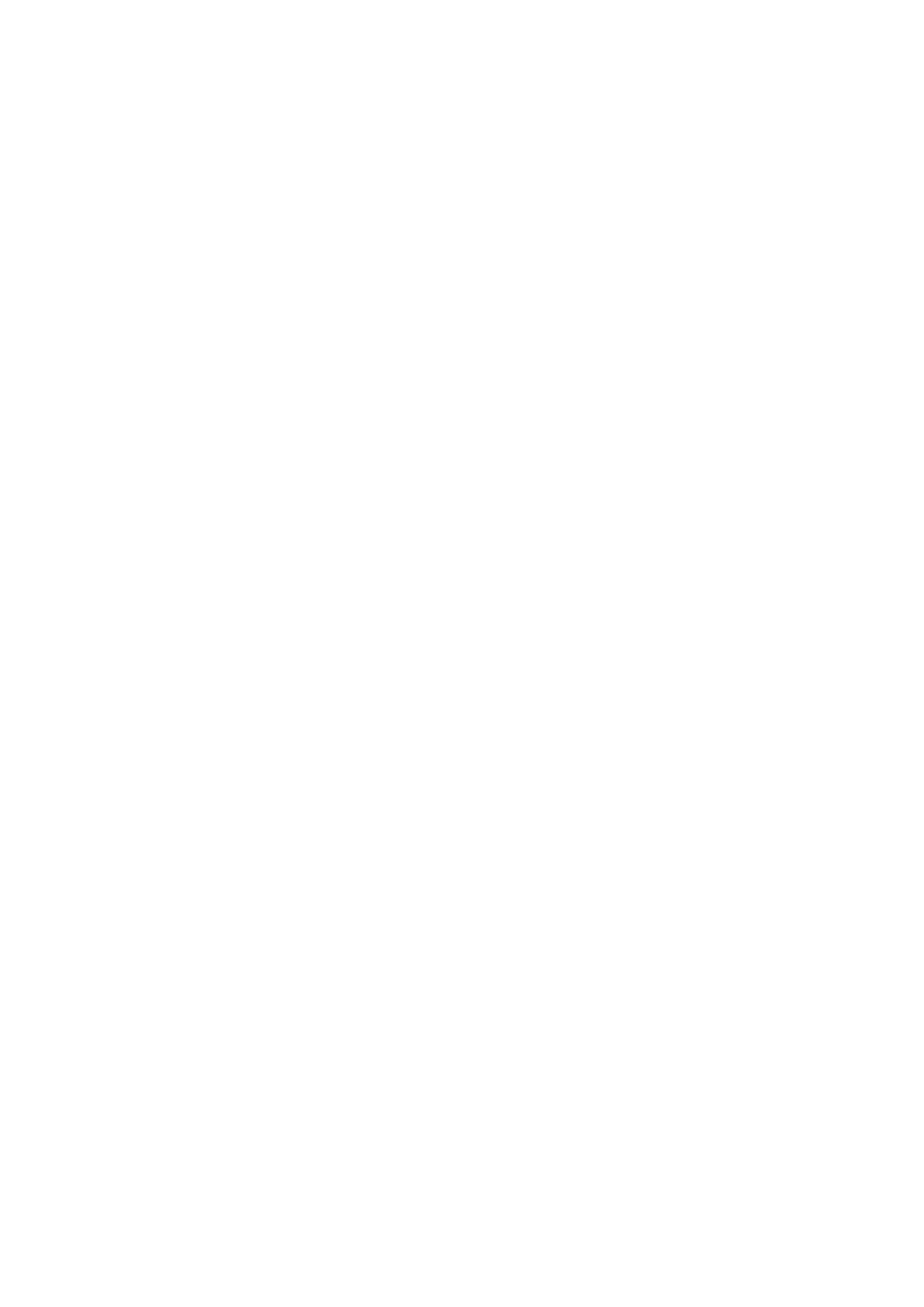

#### <span id="page-4-0"></span>**1 Welcome**

Chair Northey will open the meeting with a karakia.

#### <span id="page-4-1"></span>**2 Apologies**

At the close of the agenda no apologies had been received.

#### <span id="page-4-2"></span>**3 Declaration of Interest**

Members are reminded of the need to be vigilant to stand aside from decision making when a conflict arises between their role as a member and any private or other external interest they might have.

#### <span id="page-4-3"></span>**4 Confirmation of Minutes**

That the Waitematā Local Board:

a) confirm the minutes of its ordinary meeting, held on Tuesday, 12 April 2022, as a true and correct record.

#### <span id="page-4-4"></span>**5 Leave of Absence**

At the close of the agenda no requests for leave of absence had been received.

#### <span id="page-4-5"></span>**6 Acknowledgements**

At the close of the agenda no requests for acknowledgements had been received.

#### <span id="page-4-6"></span>**7 Petitions**

At the close of the agenda no requests to present petitions had been received.

#### <span id="page-4-7"></span>**8 Deputations**

Standing Order 7.7 provides for deputations. Those applying for deputations are required to give seven working days notice of subject matter and applications are approved by the Chairperson of the Waitematā Local Board. This means that details relating to deputations can be included in the published agenda. Total speaking time per deputation is ten minutes or as resolved by the meeting.

At the close of the agenda no requests for deputations had been received.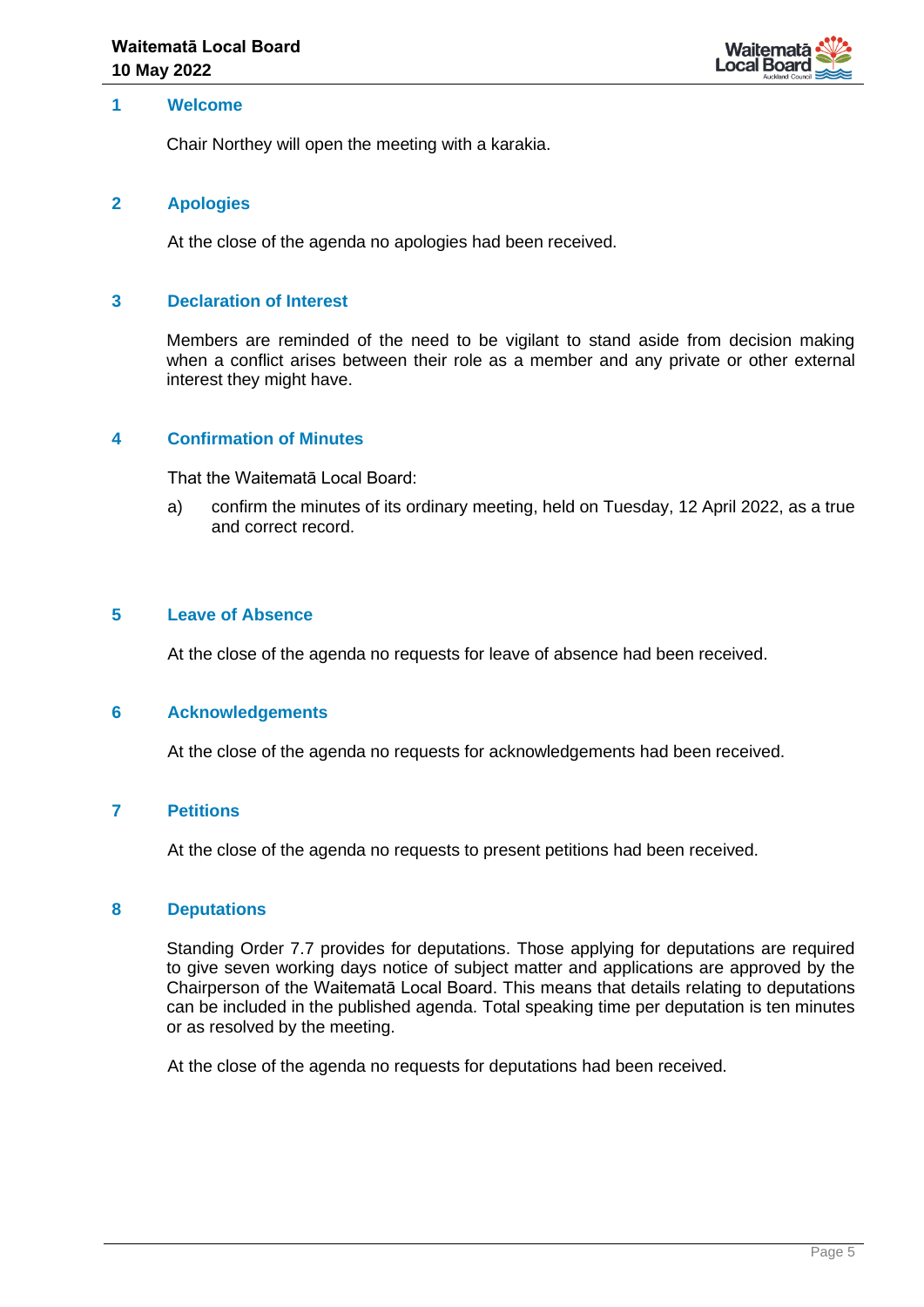

#### <span id="page-5-0"></span>**9 Public Forum**

A period of time (approximately 30 minutes) is set aside for members of the public to address the meeting on matters within its delegated authority. A maximum of 3 minutes per item is allowed, following which there may be questions from members.

At the close of the agenda no requests for public forum had been received.

### <span id="page-5-1"></span>**10 Extraordinary Business**

Section 46A(7) of the Local Government Official Information and Meetings Act 1987 (as amended) states:

"An item that is not on the agenda for a meeting may be dealt with at that meeting if-

- (a) The local authority by resolution so decides; and
- (b) The presiding member explains at the meeting, at a time when it is open to the public,-
	- (i) The reason why the item is not on the agenda; and
	- (ii) The reason why the discussion of the item cannot be delayed until a subsequent meeting."

Section 46A(7A) of the Local Government Official Information and Meetings Act 1987 (as amended) states:

"Where an item is not on the agenda for a meeting,-

- (a) That item may be discussed at that meeting if-
	- (i) That item is a minor matter relating to the general business of the local authority; and
	- (ii) the presiding member explains at the beginning of the meeting, at a time when it is open to the public, that the item will be discussed at the meeting; but
- (b) no resolution, decision or recommendation may be made in respect of that item except to refer that item to a subsequent meeting of the local authority for further discussion."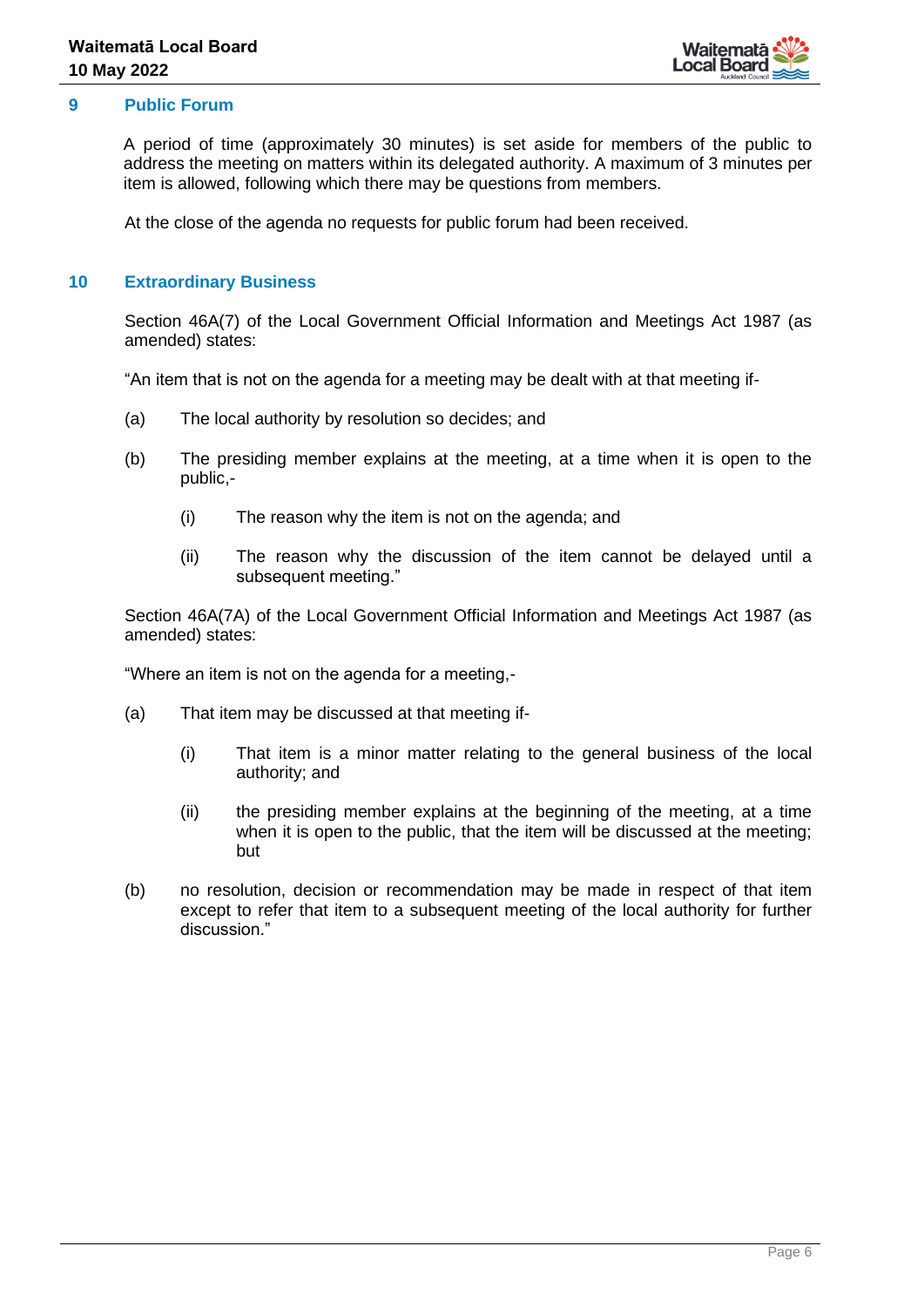

## <span id="page-6-0"></span>**Waitematā Local Board consultation feedback and input into the Annual Budget 2022/2023**

**File No.:** CP2022/05281

## **Te take mō te pūrongo Purpose of the report**

- 1. To receive consultation feedback from the Waitematā Local Board area on:
	- proposed priorities and activities for the Waitematā Local Board Agreement 2022/2023
	- regional topics for the Annual Budget 2022/2023.
- 2. To recommend any local matters to the Governing Body for their consideration in the Annual Budget 2022/2023 process.
- 3. To provide input on the proposed regional topics in the Annual Budget 2022/2023.

## **Whakarāpopototanga matua Executive summary**

- 4. Local board agreements set out annual funding priorities, activities, budgets, levels of service, performance measures and initiatives for each local board area. Local board agreements for 2022/2023 will be included in the council's Annual Budget 2022/2023.
- 5. Auckland Council publicly consulted from 28 February to 28 March 2022 to seek community views on the proposed Annual Budget 2022/2023. This included consultation on the Waitematā Local Board's proposed priorities for 2022/2023 to be included in the local board agreement.
- 6. Auckland Council received 11,500 pieces of feedback in total across the region and 659 submissions specific to the Waitematā Local Board area.
- 7. A summary of feedback from Waitematā submissions is provided below.
	- 60% of Waitematā submissions support all or some of the local board's priorities
	- 74% of Waitematā submissions support the proposed climate action targeted rate
	- 43% of Waitematā submissions support the budget package
	- 40% of Waitematā submissions support the operational spending prioritisation
	- 57% of Waitematā submissions support a move to a region-wide rates funded refuse collection service
	- Top themes from comments include support for urgently acting to address climate change, support for better active and public transport, support for finding alternative savings than selling assets, and support for completing Ponsonby Park.
- 8. In the Annual Budget process there are financial matters where local boards provide recommendations to the Governing Body, for consideration or decision-making. This includes:
	- any new/amended business improvement district targeted rates
	- any new/amended local targeted rate proposals
	- proposed locally driven initiative capital projects outside local boards' decision-making responsibility
	- release of local board specific reserve funds
	- any local board advocacy initiatives.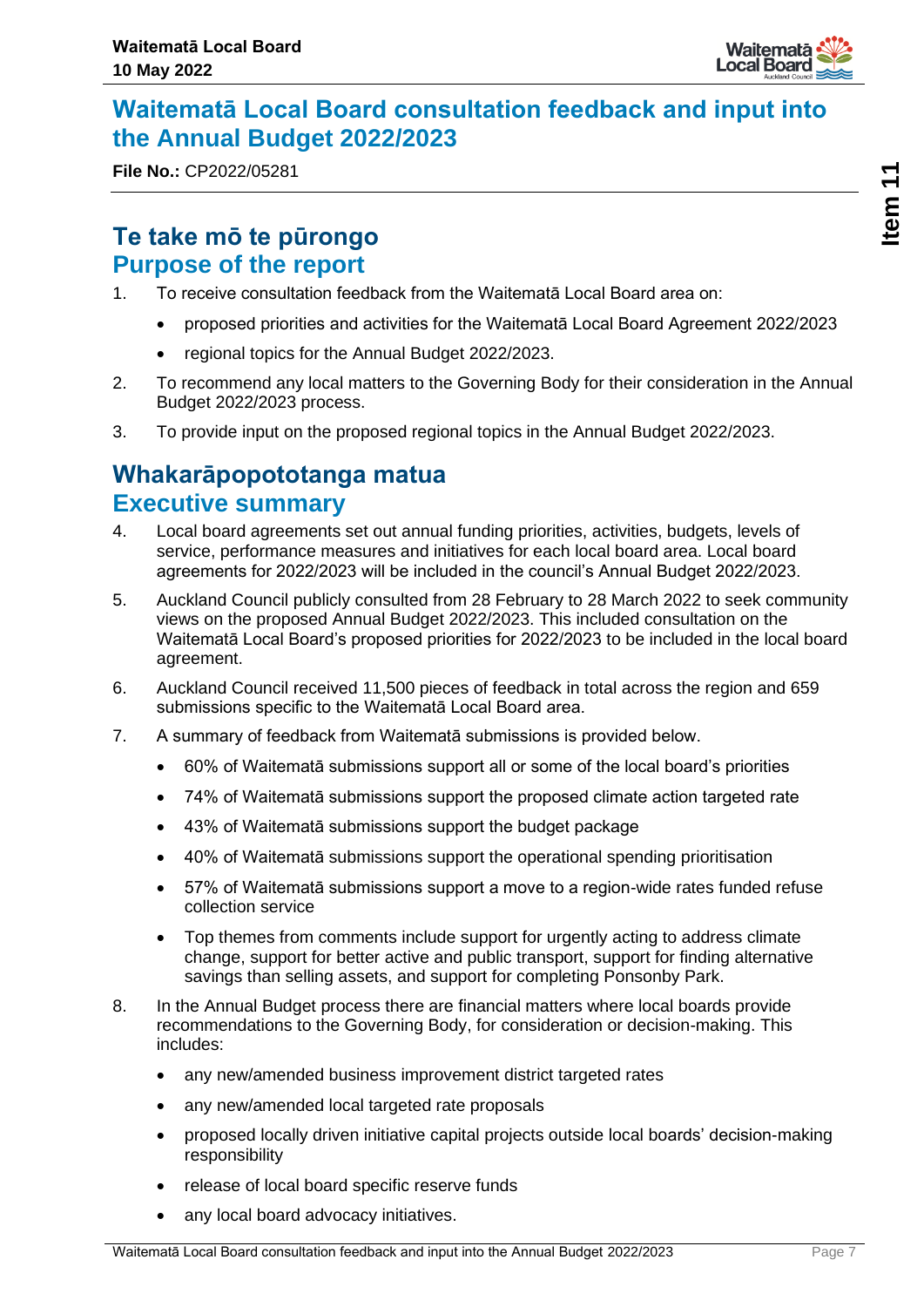

- 9. The Governing Body will consider these items as part of the Annual Budget decision-making process in June 2022.
- 10. Local boards have a statutory responsibility to provide input into regional strategies, policies, plans, and bylaws. This report provides an opportunity for the local board to provide input on the council's proposed Annual Budget 2022/2023.

## **Ngā tūtohunga Recommendation/s**

That the Waitematā Local Board:

- a) receive consultation feedback on the proposed Waitematā Local Board priorities and activities for 2022/2023
- b) receive Waitematā Local Board consultation feedback on regional topics in the Annual Budget 2022/2023 from people and organisations
- c) provide input on regional topics in the proposed Annual Budget 2022/2023 to the Governing Body
- d) provide its advocacy initiatives for the Annual Budget 2022/2023 to the Governing Body.

## **Horopaki Context**

*Local board agreements* 

- 11. Each financial year Auckland Council must have a local board agreement for each local board area. As such Waitematā Local Board needs an agreement with the Governing Body.
- 12. This local board agreement sets out how the council will reflect the priorities in the Waitematā Local Board Plan 2020 in respect of the local activities to be provided in the Waitematā Local Board area. It also includes information relating to budgets, levels of service, and performance measures.
- 13. The local board agreements 2022/2023 will form part of the Auckland Council's Annual Budget 2022/2023.
- 14. Auckland Council publicly consulted from 28 February to 28 March 2022 to seek community views on the proposed Annual Budget 2022/2023, as well as local board priorities and proposed activities to be included in the local board agreement 2022/2023.
- 15. Due to the impacts of the ongoing COVID-19 global pandemic, significant pressure has been placed upon the council's financial position. This has created significant flow on effects for the council's proposed Annual Budget 2022/2023.

## **Tātaritanga me ngā tohutohu Analysis and advice**

16. This report includes analysis of consultation feedback, any local matters to be recommended to the Governing Body and seeks input on regional topics in the proposed Annual Budget 2022/2023.

## **Consultation feedback overview**

17. As part of the public consultation Auckland Council used a variety of methods and channels to reach and engage a broad cross section of Aucklanders to gain their feedback and input into regional and local topics.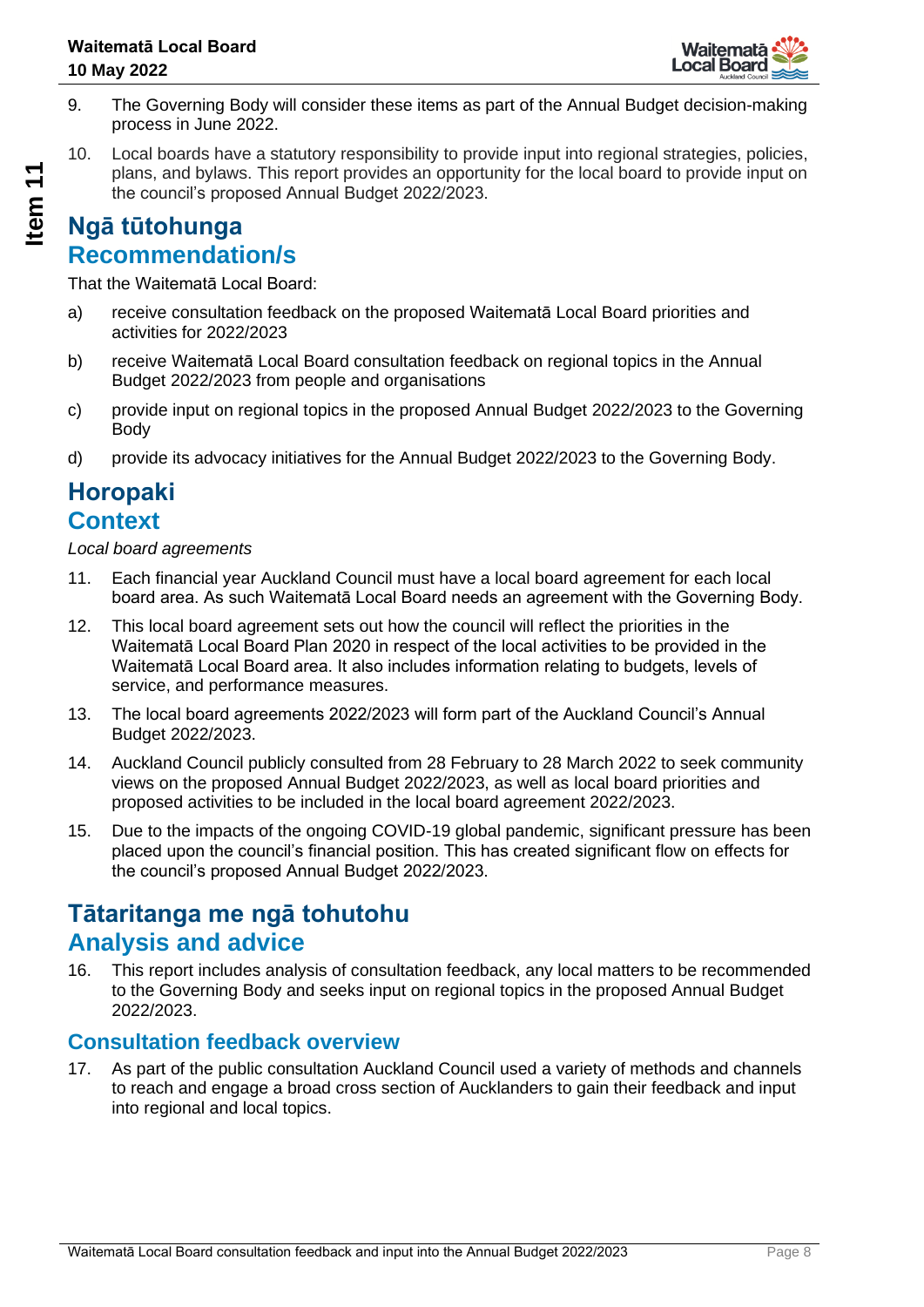- 18. In total, the council received 11,550 pieces of feedback in the consultation period. This feedback was received through:
	- written feedback 9,464 online or hard copy forms, emails or letters
	- in person 2,086 pieces of feedback through online Have Your Say events, or independently managed phone interviews. All events (except one which did not have any attendees) were moved to an online platform or cancelled due to the red Covid-19 traffic light setting.
- 19. 659 submissions were received on Waitematā Local Board's priorities for 2022/2023. 602 of these 659 submissions reported living in the Waitemata Local Board area.
- 20. Written feedback on regional topics were received from the following mana whenua iwi:
	- Ngāti Te Ata
- Makaurau Marae Māori Trust - Te Ahiwaru

Whātua

- Ngāti Whātua Ōrākei • Ngaati Whanaunga
- Te Rūnanga o Ngāti
	- Ngāti Pāoa Iwi Trust Board

**Trust** 

• Ngāti Tamaterā Settlement

• Te Kawerau Iwi Tiaki Trust

21. Although none of these iwi groups referenced the Waitematā Local Board specifically, they are considered regional stakeholders. Their answers to the region-wide questions are summarised in Attachment A.

## **Information on Waitematā Local Board submitters**

22. The tables and graphs below indicate the demographic categories people identified. This information relates to the 659 submissions received on Waitematā Local Board priorities.

| <b>Ethnicity</b>                                                                                                              | <b>Total</b> |  |
|-------------------------------------------------------------------------------------------------------------------------------|--------------|--|
| Pākehā/NZ European                                                                                                            | 410 (62%)    |  |
| None given                                                                                                                    | 52 (8%)      |  |
| Other European                                                                                                                | 40 (6%)      |  |
| Chinese                                                                                                                       | 31 (5%)      |  |
| Pākehā/NZ European,<br>Māori                                                                                                  | 21 (3%)      |  |
| Indian                                                                                                                        | 13 (2%)      |  |
| <b>Other Ethnicity</b>                                                                                                        | 12 (2%)      |  |
| Pākehā/NZ European,<br>Other European                                                                                         | 10 (2%)      |  |
| Southeast Asian                                                                                                               | 9 (1%)       |  |
| Latin American                                                                                                                | 6 (1%)       |  |
| Māori                                                                                                                         | 6 (1%)       |  |
| Pākehā/NZ European,<br>Chinese                                                                                                | 6(1%)        |  |
| Samoan                                                                                                                        | 5(1%)        |  |
| Five or less includes "Other Asian",<br>"Korean", "Middle Eastern", "Other<br>Pasifika", "Cook Islands Māori" and<br>"Tongan" |              |  |



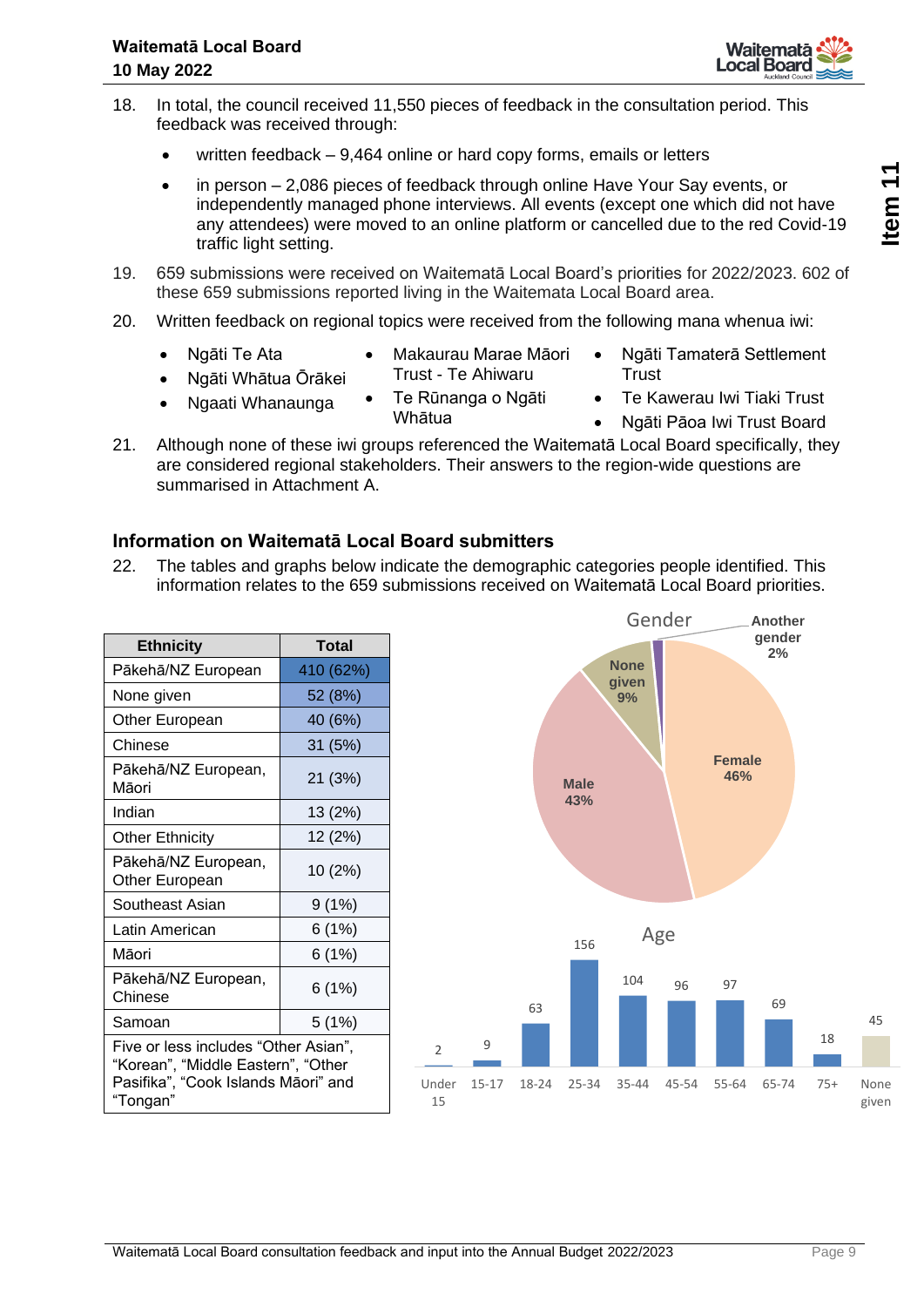

- 23. The Waitematā Local Board also received submissions from the following organisations:
	- Urban Auckland
	- Academy Cinemas
	- Heart of the City
	- Bike Auckland
	- Sport Auckland
	- Wynyard Quarter Transport Management Association INC
- Auckland City Centre Residents' Group
- Western Bays' Community Group
- Sustainable Business **Network**
- Westmere Physiotherapy Clinic
- The Community-Led Design Group for Ponsonby Park
- Parnell Business Association
- Newmarket Business Association
- St Mary's Bay Association
- Summerset Group Holdings Limited
- 24. A summary of submissions from organisations is provided in Attachment B.
- 25. A copy of the Waitematā Local Board submissions was provided to members for review at the 26 April 2022 workshop. All submissions will be uploaded and made available to the public on the Auckland Council website as soon as possible.

## **Feedback received on the Waitematā Local Board's priorities for 2022/2023**

- 26. The Waitematā Local Board consulted on the following priorities and initiatives:
	- Priority 1: Addressing Climate change and protect our natural environment
		- $\circ$  planting trees to ensure we have an urban ngāhere (forest)
		- o walking, cycling and placemaking projects
		- o continuing work to restore our streams
		- o providing advice and making it easier to reduce emissions and waste.
	- Priority 2: Māori outcomes
		- o explore opportunities to support Māori initiatives and businesses
		- o enhance staff resources to support the delivery of Māori outcomes.
	- Priority 3: Local parks improve and activate
		- o the results from the diversity review of our parks will be informing our planning
		- $\circ$  deliver improvements to Heard Park, Point Erin Park and support community gardens.
	- Priority 4: Continue to support response to homelessness
		- o support community groups and initiatives in this space.
	- Priority 5: Community Facilities
		- o detailed design for the Leys Institute restoration
		- o activating Myers Park and Albert Park cottages.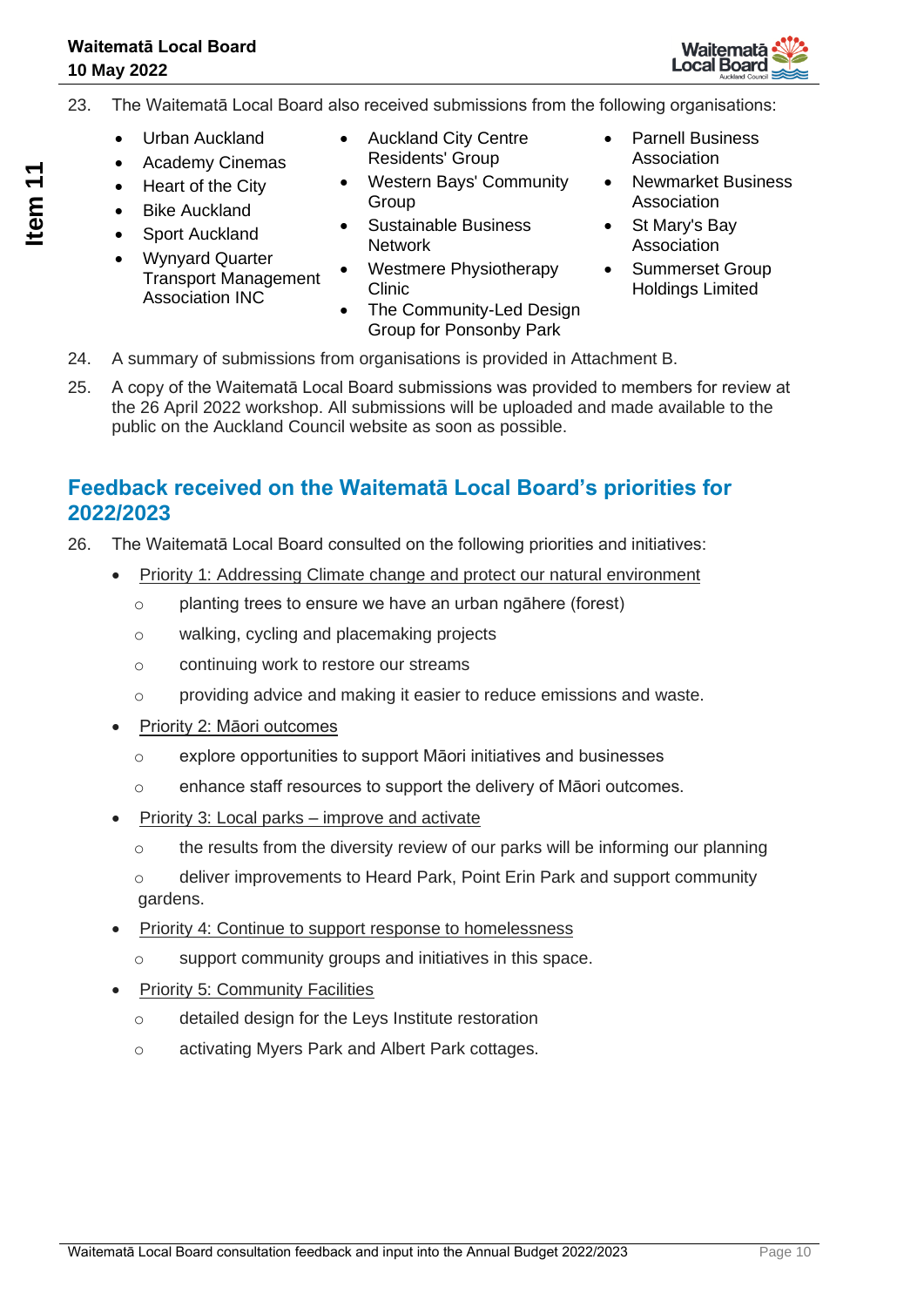

27. Most submitters (60 per cent) supported all priorities or most priorities as shown in the below chart.



28. Consultation feedback on local board priorities will be considered by the local board when approving their local board agreement on 21 June 2022. Local board key advocacy initiatives are to be considered in the current report.

#### **Comment themes on priorities**

- 29. Themes of note across the submission comments included:
	- Not supportive of targeted spending on Māori (37) there are many different ethnic groups why focus on one, too much emphasis, divisive, discriminatory, suggest to "partner" instead
	- **Support transportation spending (33)** repaving footpaths, street trees, bike and bus lanes, bike parking, upgrading Hobson and Nelson Street, train to the airport, reducing car traffic, cycle lanes for Ponsonby Road
	- **Support environmental outcomes (30)** plant and protect native trees, more green spaces and urban parks, reduce air pollution, provide community gardens, stop cutting down trees
	- **Support priorities (28)** align with what is important to the community, improves people lives, good mix, ensuring a better future, positive
	- **Support addressing climate change (19)** build resilience, accelerate faster, should be greatest focus, urgent, impacts everyone, needs more concrete outcomes
	- **Support addressing homelessness (18)**  practical, provide more support and facilities, look after our vulnerable, support mental health
	- **Concerns about affordability (15)** do not take on new projects, exorbitant, do not increase rates, unnecessary spending, defer until expenses under control, be more fiscally conservative
	- **Ponsonby Park (13)** needs progress, eyesore, will have community benefits, should continue to show support
	- **Anti-social behaviour (10)** central city is dangerous, Hobson and Nelson Street unsafe, theft along Grafton Street, cars with loudspeakers driving at night, enhance security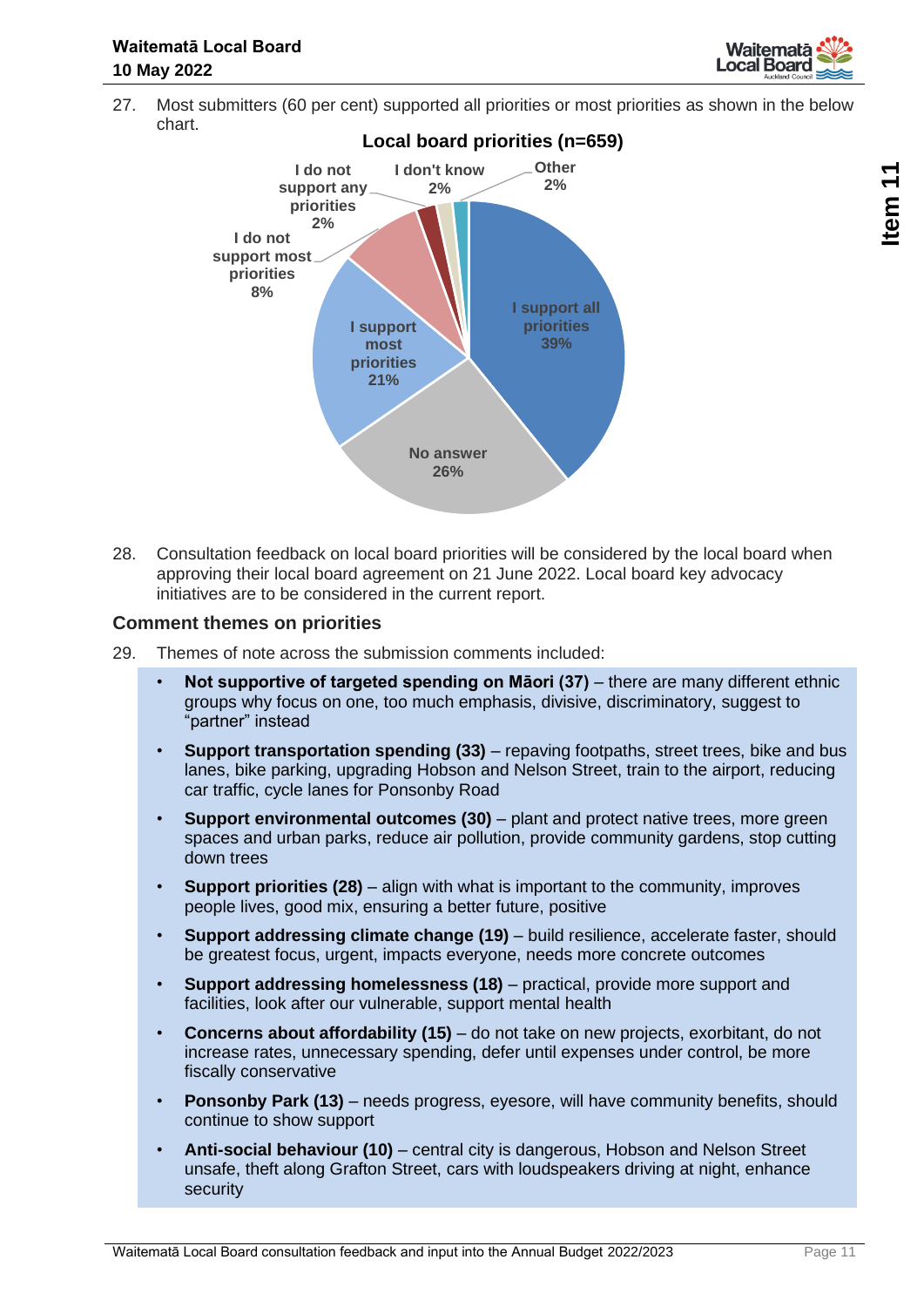

- **Leys Institute (8)** fix, should be funded privately, get on with it, support seismic strengthening
- **Support targeted spending on Māori (8)**  should be central to all decision-making, cannot make the best version of New Zealand without
- **Not council business (6)** homelessness, Māori outcomes and climate change are central government issues
- **General dissatisfaction with council (5)** disconnect, community not heard
- **Not supportive of climate change (3)** will achieve nothing
- **Do not support local parks (3)** do not need improving, area better off than others, Heard Park fine as is
- **Other (22)** more heritage and arts, invest in Parnell Baths, fund Rose Road Pedestrian Plaza, not enough Chinese community engagement, need to mention accessibility for disabled community, need more influence over Auckland Transport, prioritise business growth, need proper stormwater management, need new hospital

## **Overview of feedback received on regional topics in the Annual Budget 2022/2023 from the Waitematā Local Board area**

- 30. The proposed Annual Budget 2022/2023 sets out Auckland Council's priorities and how to pay for them. Consultation on the proposed Annual Budget asked submitters to respond to four key questions on:
	- 1. Climate
	- 2. Budget Pressures
	- 3. Operating Spending Prioritisation
	- 4. Waste Service Standardisation.
- 31. The submissions received from the Waitematā Local Board area on these key issues are summarised below, along with an overview of any other areas of feedback on regional proposals with a local impact.

## **Key Question One: Climate**

- 32. Aucklanders were asked about a proposed climate action package which will be funded by a targeted rate. The climate action package includes investments in low-carbon public transport, active walking, cycling networks, and urban ngahere (forest) canopy cover.
- 33. This is proposed to be funded through \$574 million from a targeted rate over the next 10 years with additional funding from government co-funding.
- 34. The graph below gives an overview of the responses from the Waitematā Local Board area.



# Question one (climate) distribution (n=659)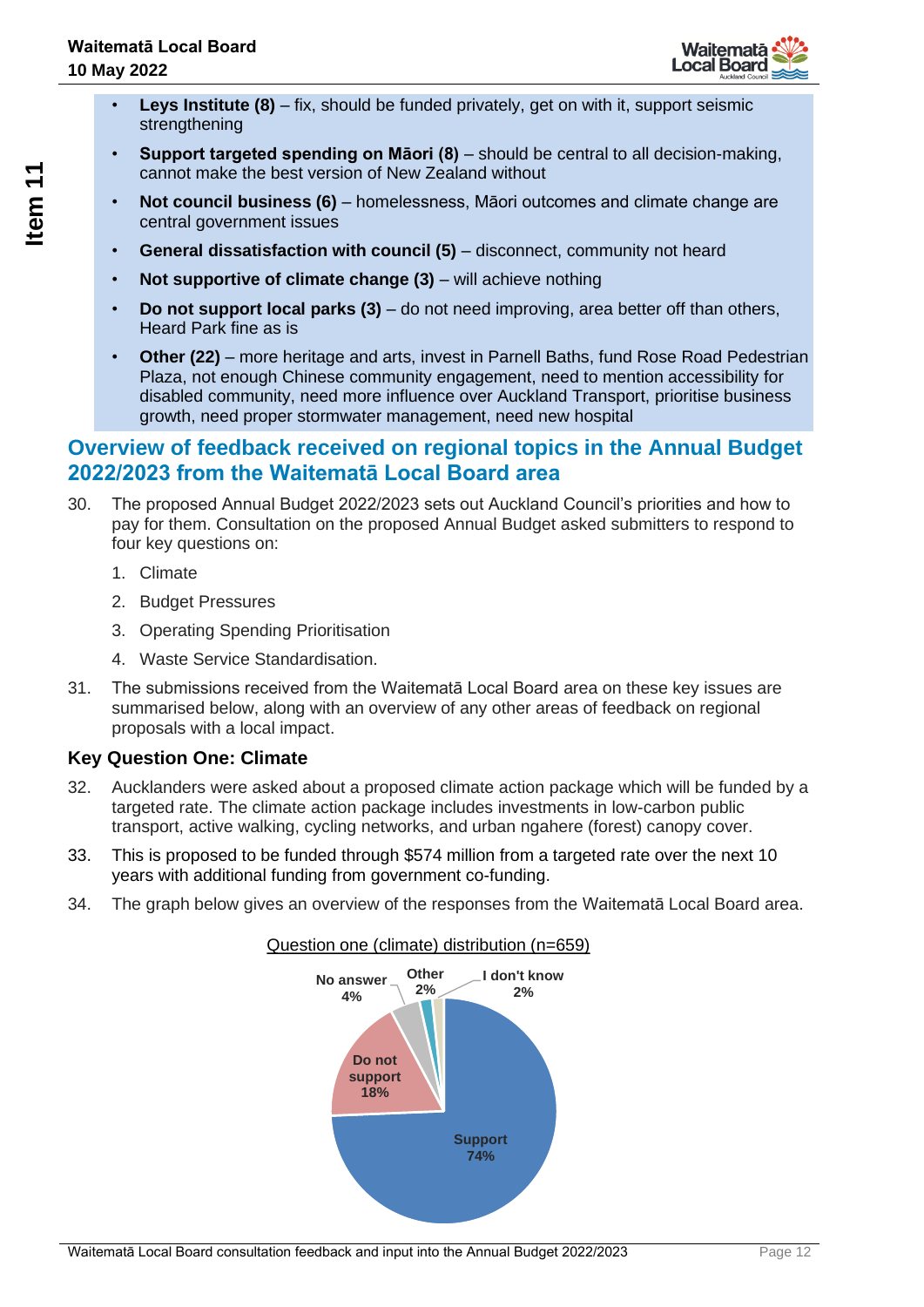

### **Key themes on Question One**

35. Key themes of note across the feedback received included:

Question one (climate) comments – 485 submitters left comments

- **Support climate package (169)** climate change is an emergency, act now, most important issue, protect future generations, our responsibility, necessary, good thing to do
- **Support better active/public transport (130)** reduce emissions, mode shift, increase footpaths/cycleways, support electric, cleaner air, ease congestion, harbour crossing for non-vehicles
- **Need to do more (106)** more tree cover, subsidies for renewables, act faster, be more ambitious, invest now save later
- **Unaffordable (35)** already paying too much, suffering from covid-impacts, businesses suffering, high cost of living
- **Find other revenue/savings (19)** cut staff and salary, this is rates rise by stealth
- **General dissatisfaction with council (16)** low trust, incompetent, lack of faith on how the money will be spent
- **Will have little effect on climate change (16), not a council issue (12), stop investing in active/public transport (11)**

### **Key Question Two: Budget Pressures**

- 36. Aucklanders were asked about a range of levers proposed to manage on-going budget pressures. Council is forecasting a budget shortfall of \$85 million for 2022/2023 compared to what was budgeted for in the 10-year Budget 2021-2031. This is due to on-going impacts of COVID-19 on revenue and growing inflationary pressure.
- 37. A range of levers are proposed to manage the budget pressures including:
	- using the Government's Better Off support package funding
	- changing the timing of some capital spending
	- implementing cost reductions in the form of efficiency savings and a potential reduction in some services
	- keeping the previously agreed general rates increase of 3.5 per cent for 2022/2023
	- continuing work on the sale or long-term lease of non-strategic assets as required.
- 38. The graphs below give an overview of the responses from the Waitematā Local Board area.

## **Support 43% No answer 18% Do not support 16% I don't know 15% Other 8%**

### Question two (budget pressure) distribution (n=659)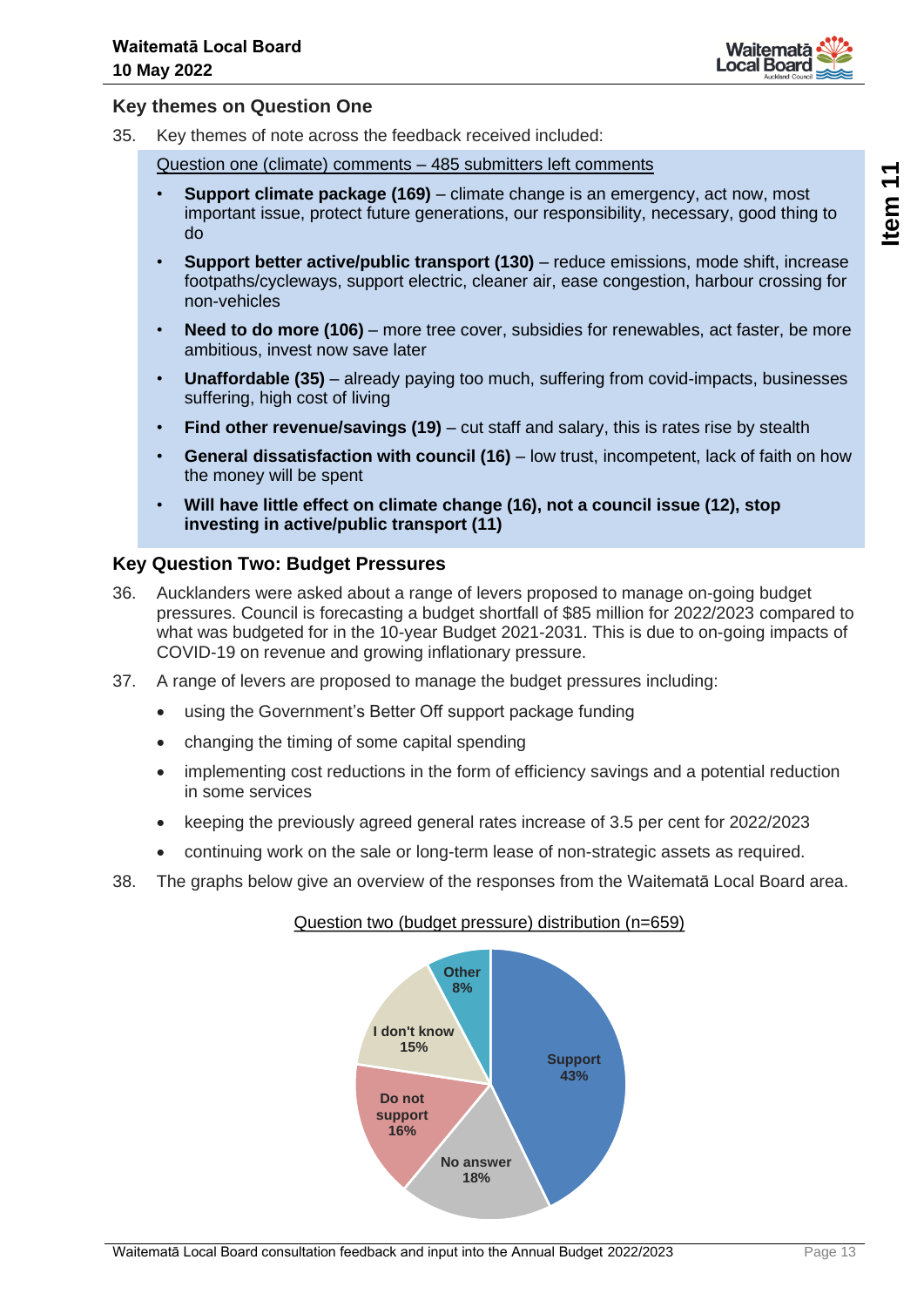

## **Key themes on Question Two**

39. Key themes of note across the feedback received included:

Question two comments – 247 submitters left comments

- **Find other revenue/savings (61)** reduce payroll, reduce staff, tax the rich, cut unnecessary spending, wasting money, council is inefficient
- **Do not support sale of assets (40)** Depends on which assets, can't get them back once sold, short term fix with long term damage, don't sell green space
- **Support budget levers (35)** sensible, reasonable, practical
- **Only invest in core/essential services (30) –** not time to focus on "nice to haves" like cycle lanes
- **Financial hardship (23)** covid and inflation impacts, businesses struggling
- **Rates are too high (19)**
- **General dissatisfaction with council (18) –** inefficient, corrupt, bloated
- **Support sale of assets (9) –** should also consider the sale of the port and airport shares
- **Do not support (9) –** now is not the time to reduce services
- 40. Since consultation, further reduction in revenue caused by the COVID-19 omicron outbreak and rising interest and inflation costs has compounded budget pressures.
- 41. Local board chairs attended a Finance and Performance Committee workshop outlining the increased pressures in April 2022 and a briefing was held for all local board members.

## **Key Question Three: Operating Spending Prioritisation**

- 42. Aucklanders were asked to provide feedback on a proposal that would see council prioritise operating spending to help manage on-going budget pressures. A set of criteria to be used when making decisions about cost reductions, including those that could reduce, stop or change some services, was proposed.
- 43. The proposal involves implementing \$15 million of additional permanent cost reductions in the form of efficiency saving and low-priority service reductions across the group in 2023/2024, growing to \$30 million per annum from 2024/2025 onwards.
- 44. The graphs below give an overview of the responses from the Waitematā Local Board area.





**Item 11**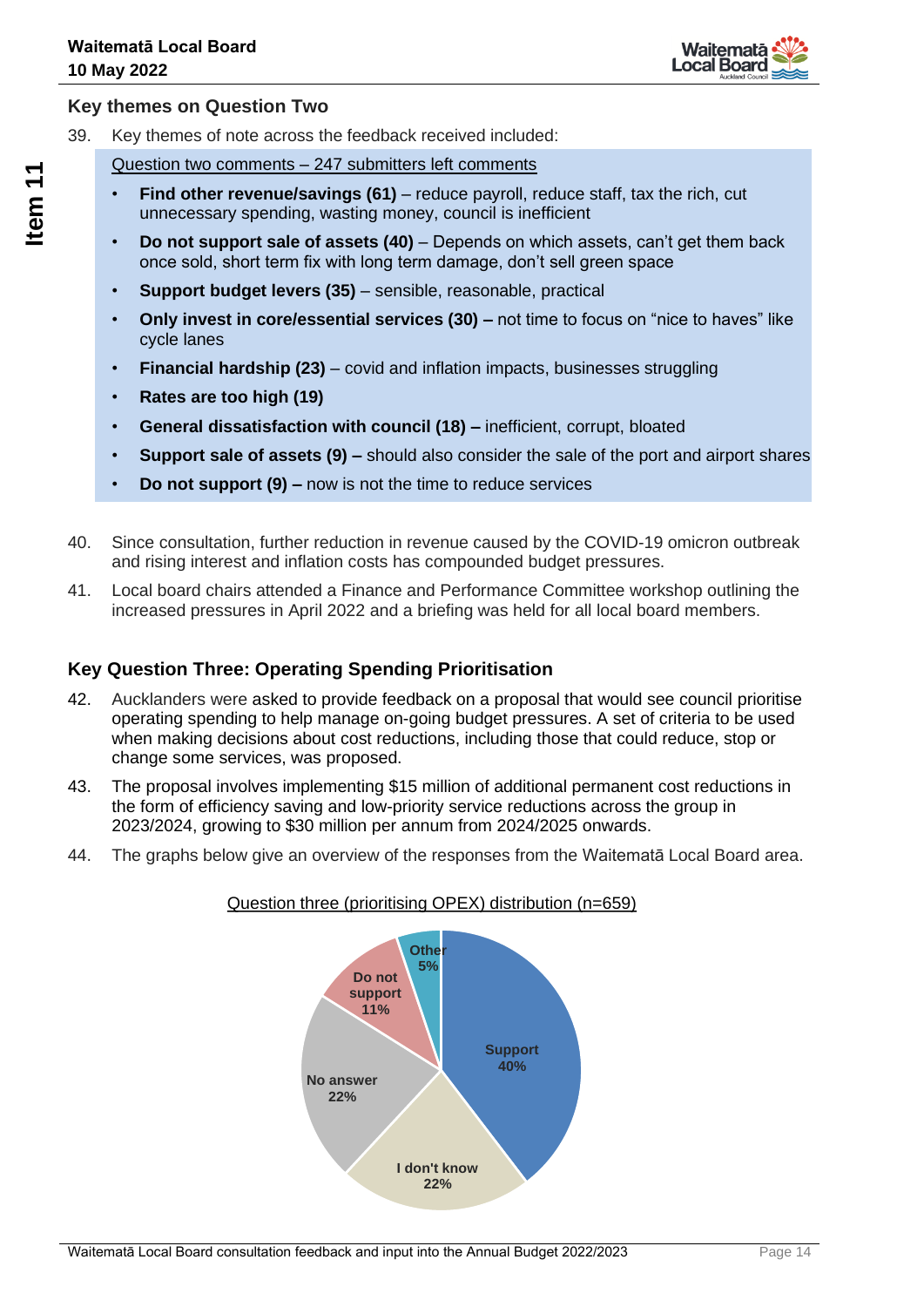

#### **Key themes on Question Three**

45. Key themes of note across the feedback received included:

Question three comments – 180 submitters left comments

- **Don't know (33)** too general and vague, incomprehensible, what are the specifics, not clear
- **Prioritise/keep services (30)** especially anything climate related
- **Find other revenue/savings (30)** reduce staff salary, increase rates, sell carparks, targeted rate on luxuries
- **Support prioritisation (30) –** sensible, prioritising is important, don't blow the budget
- **Only invest in core/essential services (21) –** like libraries and rubbish, not climate
- **General dissatisfaction with council (10)**
- **Do not support (8)**
- **Don't prioritise/cut services (8) –** cycle lanes are nice to haves
- **Financial hardship (5) –** businesses hurting

### **Key Question Four: Waste Service Standardisation**

- 46. Aucklanders were asked about a proposal to standardise waste services and charges across Auckland. The proposal would involve a move to a region-wide rates funded refuse collection service and see a choice of three bin sizes (with different pricing for each) to accommodate different household needs.
- 47. Auckland Council are also proposing to include standardising which properties can opt-out of waste management services and charges across Auckland.
- 48. The graphs below give an overview of the responses from the Waitematā Local Board area.

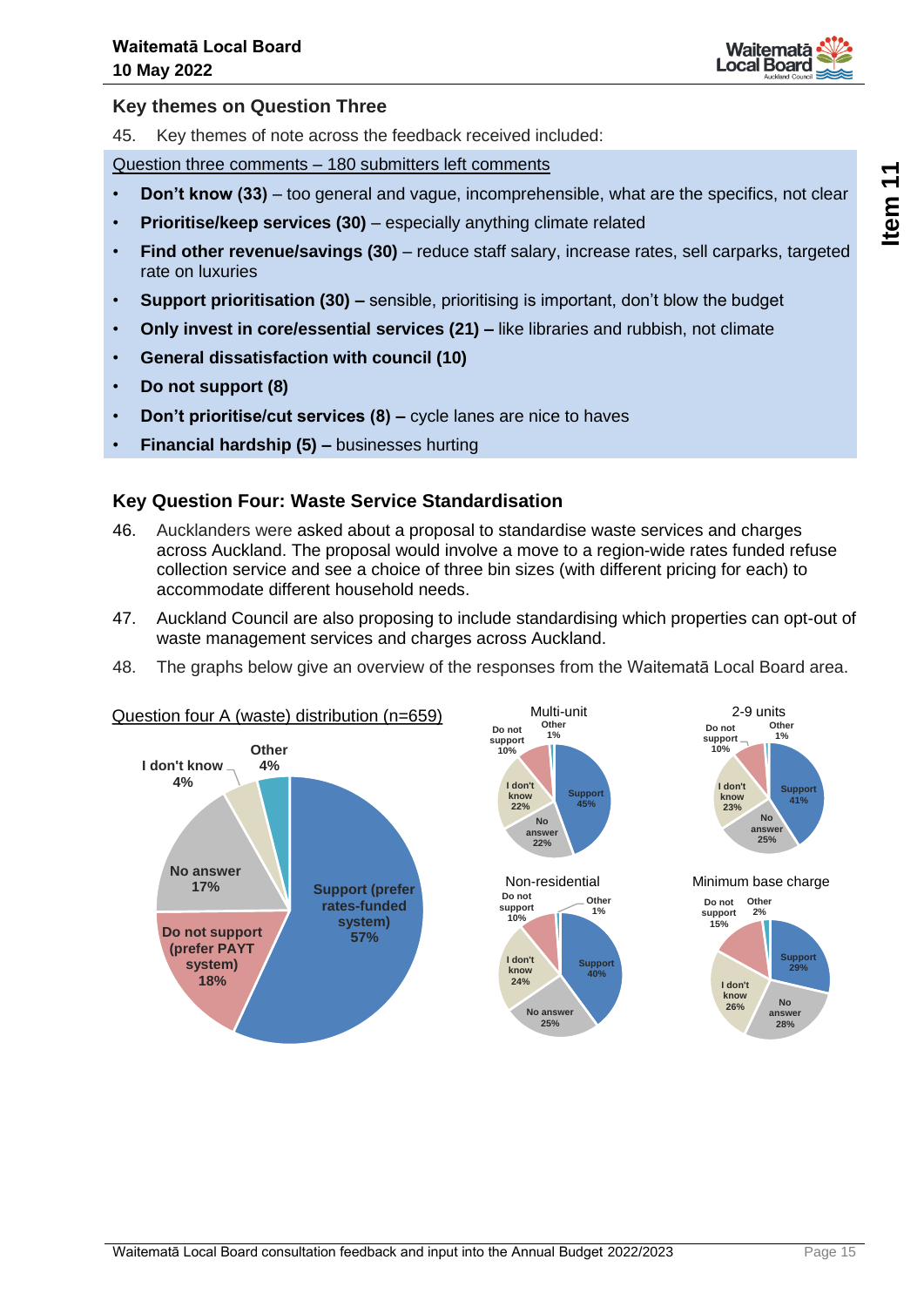

## **Key themes on Question Four**

49. Key themes of note across the feedback received included:

Question four comments – 280 submitters left comments

- **Rates-funded more environmentally friendly (40)** bins are reusable, PAYT system creates fly tipping/ illegal dumping
- **PAYT promotes waste minimisation (35)** Pay As You Throw Scheme encourages responsibility for own waste, incentivises to have lower waste, can make one bin last 3+ weeks
- **Rates-funded promotes waste minimisation (30)** limits users to a bin size, pay more if you have more rubbish, no more wasteful tags, more council control over waste produced
- **Rates-funded fairer (33)** standardisation is more consistent, efficient, and fair
- **PAYT fairer (19)** especially for those with minimal waste
- **Food waste collection (45)** three bins is too much, will increase vermin, great for apartments without private composting, as long as can opt out, support not sending food waste to landfills
- **Don't want rates to increase as a result (10)**

### **Question Six: other feedback**

50. Aucklanders were asked what is important to them and if they had any feedback on any other issues.

Question six comments – 202 submitters left comments

- **Better transport (29)** low traffic neighbourhoods, roads and foot paths need urgent care, poor road signage, closing downtown parking garage a mistake, more cycling and walkway infrastructure needed, make Khyber Pass and Domain more pedestrian friendly, we have enough roads, cycle path over Harbour Bridge, rural roads degrading, free public transport, more free parking in Parnell, improve walkability of central city, more services for those without cars
- **Ponsonby Park (27)** start Stage Two now
- **Rates (20)** increase at rate as house prices, raise by 10%, do not increase, do not move to a region-wide rates system, keep as low as possible, wait for any increases until economy is better, property rates are an inequitable way of funding local government
- **Climate change action (18)** low emissions buses, disincentivise use of private cars, more electric car charging points
- **Fiscal responsibility (17)** wages not keeping up, council should not be adding to cost of living pressures, stop wasting money, lower staff salary, spending out of control
- **Action on waste management (14)** more options for green waste, need underground bins, clean sewage to ocean, more recycling bins, encourage schemes that promote zero waste, more options for inorganic waste collection in the central city
- **Governance concerns (13)** opposed to local boards having more decision-making and funding power, too many local boards, Auckland Council needs more oversight over Auckland Transport, local boards should have more power
- **Anti-social behaviour (11)** becoming increasingly more unsafe, especially in the central city and Queen Street
- **Trees (8)** need more urban trees, stop cutting down trees, street planting is vital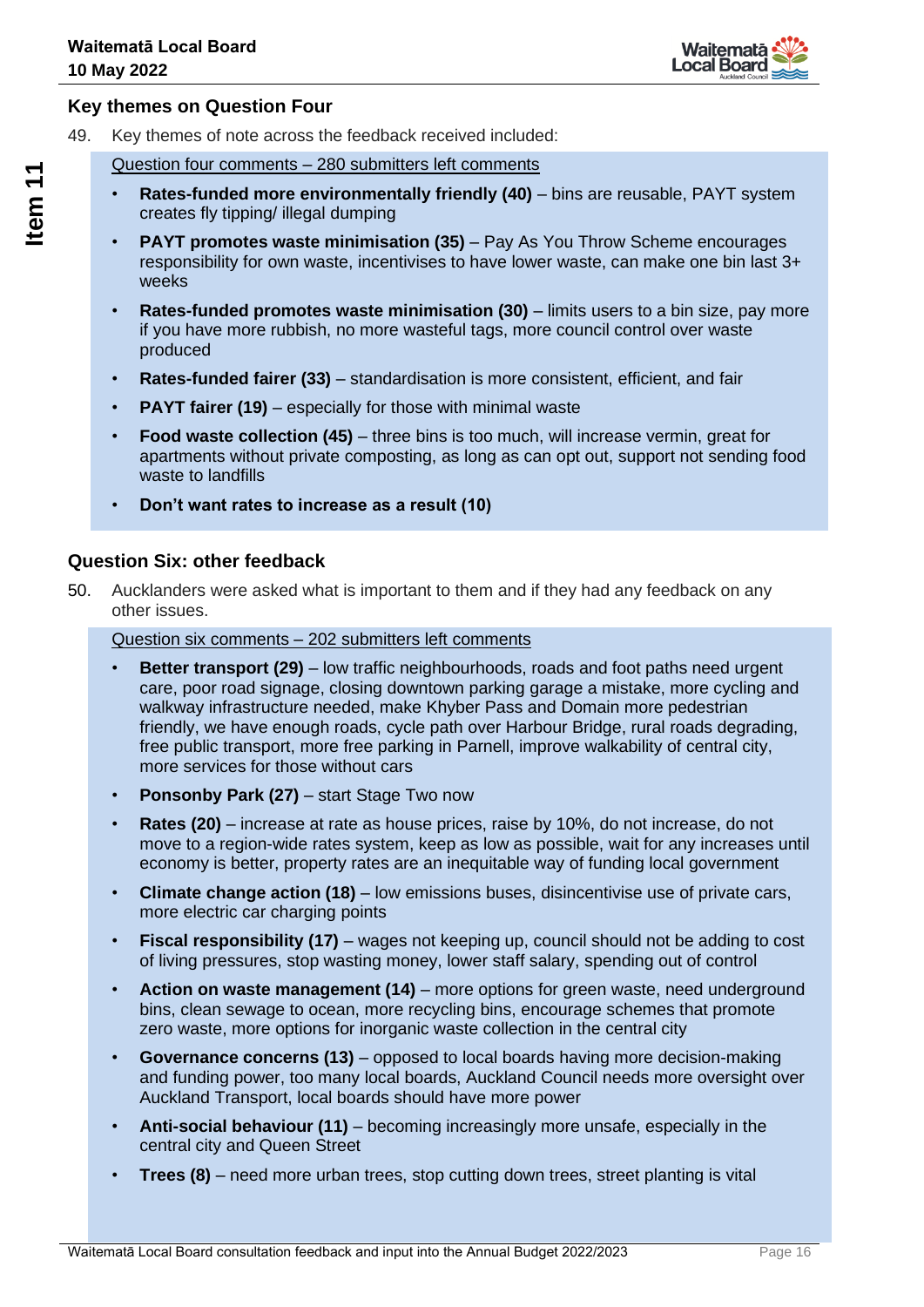

- **Distrust of Auckland Transport (7)** poorly managed, poor use of funding, dysfunctional, ignore community input, not enforcing parking laws
- **Tūpuna Maunga Authority (7)** should not be allowed to cut down all exotic trees, should be allowed to be autonomous in their planting for their own land
- **Better parks (4)** improve and activate, cleaner greener Auckland, make improvements to Chamberlain Park
- **Not council business (2)** climate change not council business, too many priorities
- **Other** Address the rats, be predator free, Erebus is totally wrong, ban e-scooters, access to community noticeboard key, restore Hauraki Gulf Marine Park, more consultation transparency needed

## **Recommendations on local matters**

- 51. This report allows the local board to recommend local matters to the Governing Body for consideration as part of the Annual Budget process in June 2022. This includes:
	- proposed locally driven initiative capital projects outside local boards' decision-making responsibility
	- release of local board specific reserve funds
	- local advocacy initiatives.

## **Funding for Locally Driven Initiatives (LDI)**

- 52. Local boards are allocated funding for locally driven initiatives (LDI) annually to spend on local projects or programmes that are important to their communities. Local boards have decision-making over the LDI funds but need approval from the Governing Body where:
	- operational LDI funding is to be converted into capital LDI funding.
	- the release of local board specific reserve funds is requested, which are being held by the council for a specific purpose.
	- a LDI capital project exceeds \$1 million.
- 53. These conditions do not apply to the Waitematā Local Board for the 2022/2023 financial year.

## **Local board advocacy**

- 54. Local boards are requested to provide approved advocacy initiatives which consider the consultation feedback. This allows the Finance and Performance Committee to consider these advocacy items when making recommendations on the Annual Budget 2022/2023 to the Governing Body in June 2022.
- 55. The advocacy initiatives approved by the local board will be included as an appendix to the 2022/2023 Local Board Agreement.

## **Local board input on regional topics in the Annual Budget 2022-2023**

56. Local boards have a statutory responsibility for identifying and communicating the interests and preferences of the people in its local board area in relation to Auckland Council's strategies, policies, plans, and bylaws, and any proposed changes to be made to them. This report provides an opportunity for the local board to provide input on the council's proposed Annual Budget 2022/2023.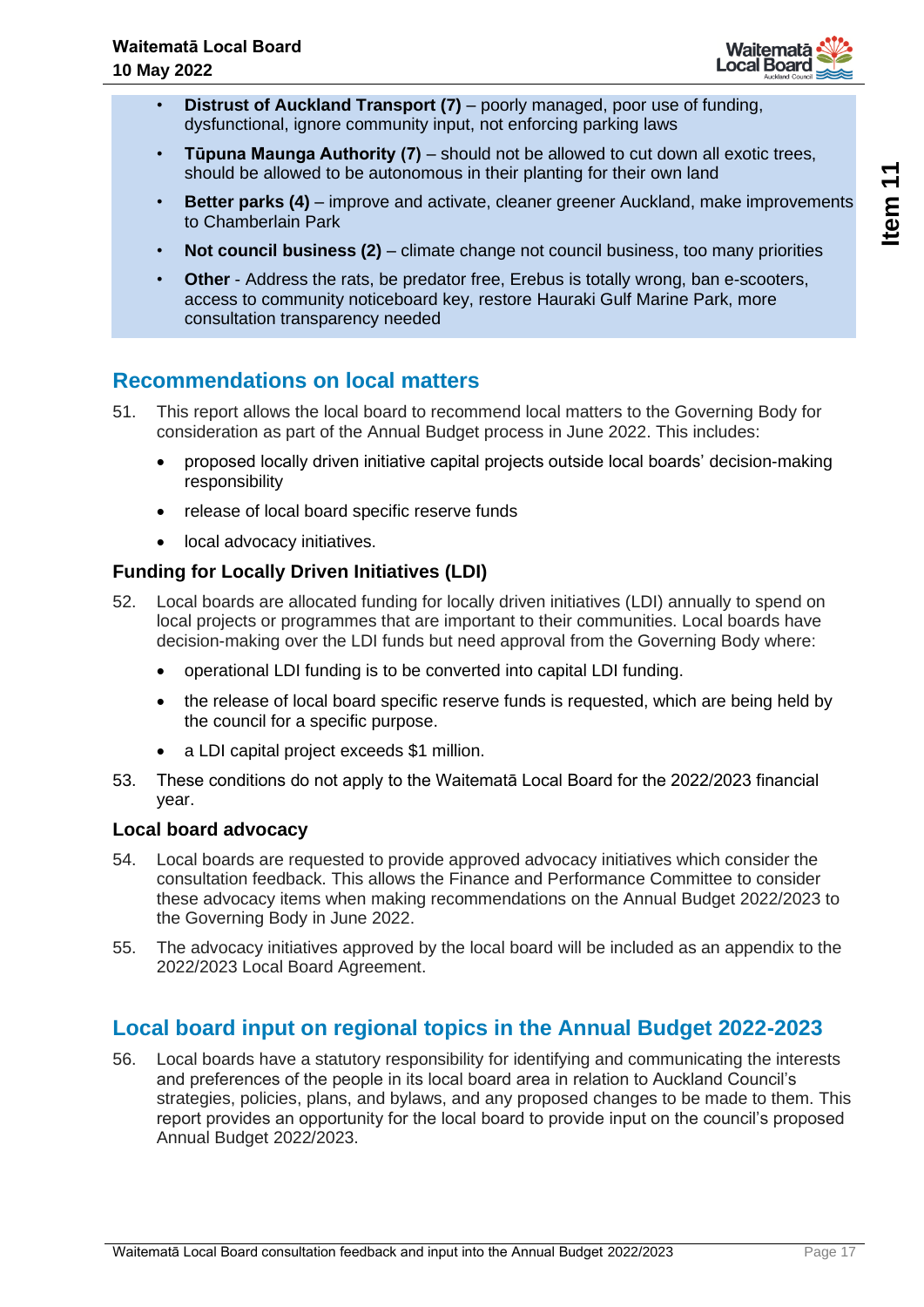

## **Tauākī whakaaweawe āhuarangi Climate impact statement**

57. The decisions recommended in this report are part of the Annual Budget 2022/2023 and local board agreement process to approve funding and expenditure over the next year.

58. Projects allocated funding through this Annual Budget process will all have varying levels of potential climate impact associated with them. The climate impacts of projects Auckland Council chooses to progress are all assessed carefully as part of council's rigorous reporting requirements.

## **Ngā whakaaweawe me ngā tirohanga a te rōpū Kaunihera Council group impacts and views**

59. The Annual Budget 2022/2023 is an Auckland Council Group document and will include budgets at a consolidated group level. Consultation items and updates to budgets to reflect decisions and new information may include items from across the group.

## **Ngā whakaaweawe ā-rohe me ngā tirohanga a te poari ā-rohe Local impacts and local board views**

- 60. The local board's decisions and feedback are being sought in this report. The local board has a statutory role in providing its feedback on regional plans.
- 61. Local boards play an important role in the development of the council's Annual Budget. Local board agreements form part of the Annual Budget. Local board nominees have also attended Finance and Performance Committee workshops on the Annual Budget.

## **Tauākī whakaaweawe Māori Māori impact statement**

- 62. Many local board decisions are of importance to and impact on Māori. The Waitematā Local Board Plan 2020 lists as its first outcome that Māori are empowered, and their culture is visible. Local board agreements and the Annual Budget are important tools that enable and can demonstrate the council's responsiveness to Māori.
- 63. Ongoing conversations between the Waitematā Local Board and Māori will assist to understand each other's priorities and issues. This in turn can influence and encourage Māori participation in the council's decision-making processes. There is a need to continue to build relationships between local boards and iwi, and the wider Māori community.
- 64. Analysis provided of consultation feedback received on the proposed Annual Budget includes submissions made by mana whenua and the wider Māori community who have interests in the rohe / local board area.
- 65. Some projects approved for funding could have discernible impacts on Māori. The potential impacts on Māori, as part of any project progressed by Auckland Council, will be assessed appropriately and accordingly as part of relevant reporting requirements.

## **Ngā ritenga ā-pūtea Financial implications**

- 66. This report is seeking the local board's decisions on financial matters in the local board agreement that must then be considered by the Governing Body.
- 67. The local board also provides input to regional plans and proposals. There is information in the council's consultation material for each plan or proposal with the financial implications of each option outlined for consideration.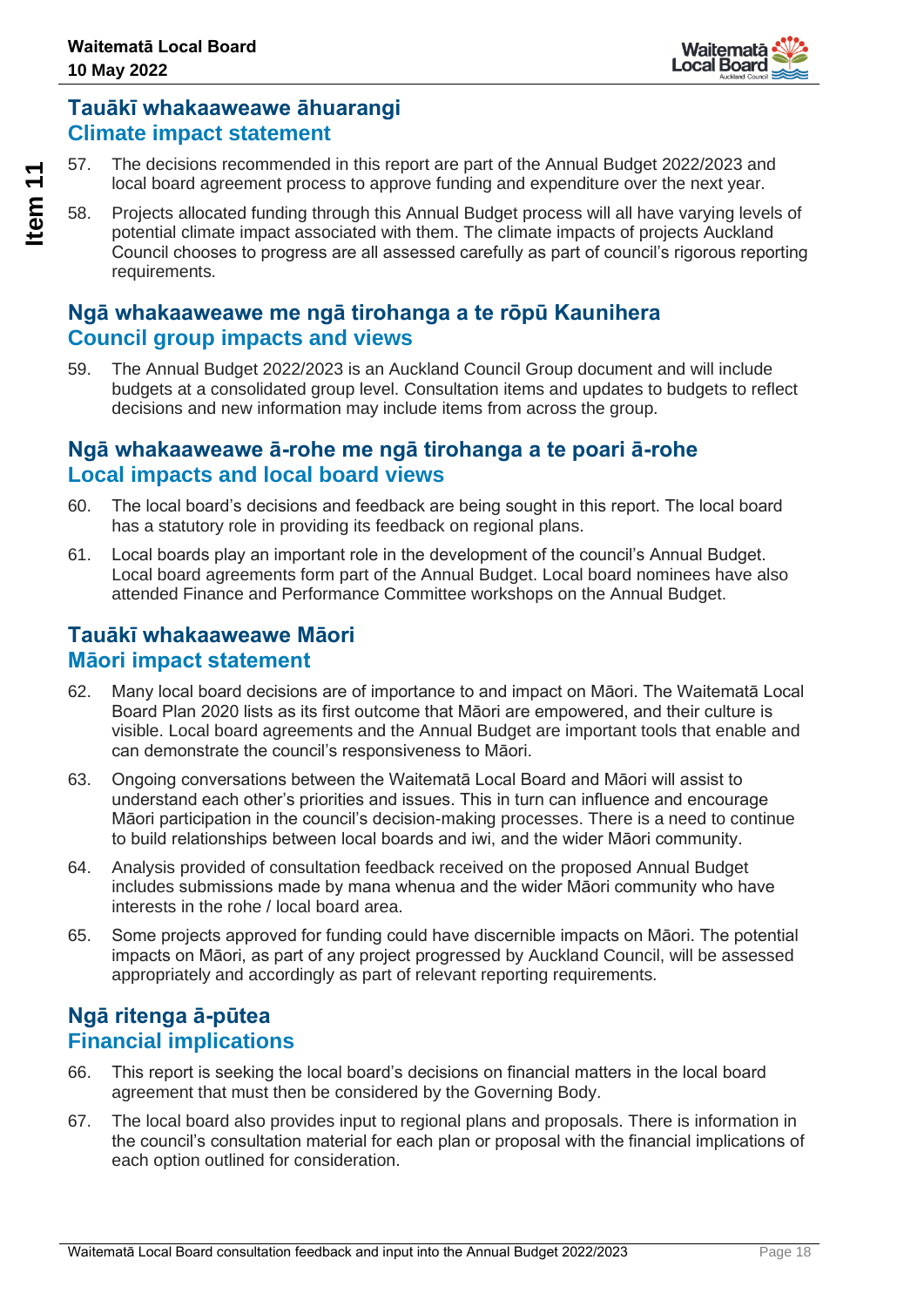

Waitemata **Local Board** 

68. The council must adopt its Annual Budget, which includes local board agreements, by 30 June 2022. The local board is required to make recommendations on these local matters for the Annual Budget by mid May 2022 and present to the Finance and Performance Committee on 25 May, to enable and support the Governing Body to make decisions on key items to be included in the Annual Budget on 7 June 2022.

## **Ngā koringa ā-muri Next steps**

- 69. The local board will approve its Local Board Agreement and corresponding work programmes in June 2022.
- 70. Recommendations and feedback from the local board will be provided to the Finance and Performance committee for consideration ahead of that committee making recommendations to the Governing Body for decision.
- 71. The final Annual Budget 2022/2023 (including local board agreements) will be adopted by the Governing Body on 29 June 2022.

## **Ngā tāpirihanga Attachments**

| No.                                | Title                           | Page |
|------------------------------------|---------------------------------|------|
| <b>POR</b><br><b>A<sub>U</sub></b> | Mana whenua submission summary  |      |
| <b>BU</b>                          | Organisation submission summary | ົ    |

## **Ngā kaihaina Signatories**

| Authors | Maclean Grindell - Senior Local Board Advisor     |
|---------|---------------------------------------------------|
|         | Authorisers   Trina Thompson - Local Area Manager |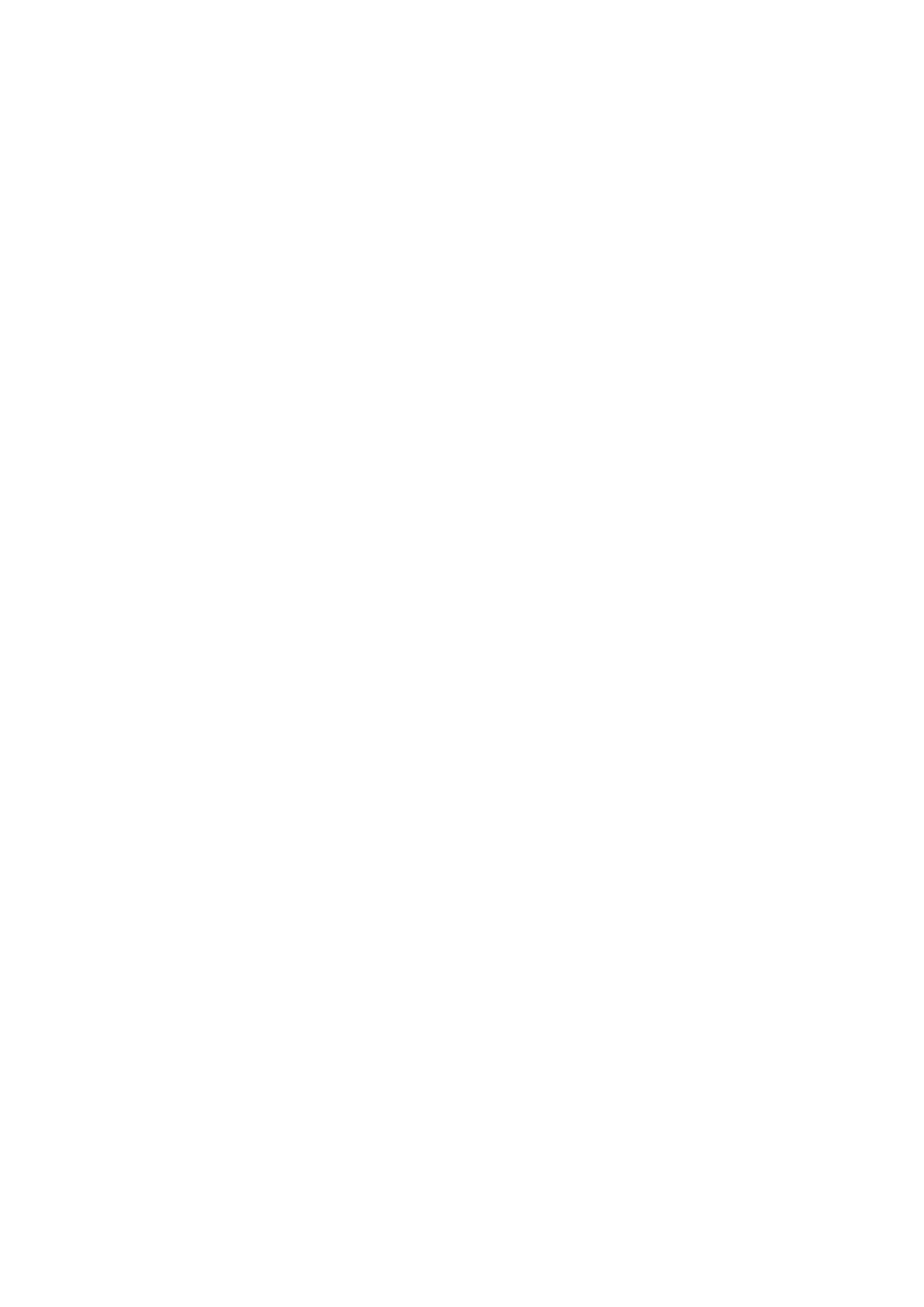

## **Attachment A**

## <span id="page-20-0"></span>**Mana whenua feedback summary from the Annual Budget 2022/2023 consultation**

### Ngāti Te Ata

- Supports water quality initiatives
- ❖ No specific reference to Waitematā Local Board Area

### Ngāti Whātua Ōrākei

- Supports climate action targeted rate
- Supports use of targeted rate funding towards delivery of active mode infrastructure
- Seeks clarity on reduction of embedded carbon to prevent 'emissions shifting'
- Commends urban ngahere strategy but seeks further protection for existing canopy cover particularly as endangered by new urban development
- Supports waste targeted rate but wants more holistic action on waste minimization including a zero-waste policy commitment
- Seeks changes to management structure of Tūpuna Maunga Authority to ensure tribal history and existing ecological relationships for mana whenua are acknowledged and reflected in decision making
- ❖ No specific reference to Waitematā Local Board Area

### Makaurau Marae Māori Trust - Te Ahiwaru

- Do not support Climate Action Targeted Rate
- Partial support for managing budget pressures
- Support prioritising operational expenditure
- Support standardising waste management
- ❖ No specific reference to Waitematā Local Board Area

### Ngāti Tamaterā Settlement Trust

- Supportive in-principle of climate action targeted rate
- Concerned sea level rise is endangering way of life
- Seeks co-designed solutions on climate change action
- Supports proposed budget pressure response levers
- Supports criteria for prioritising operational expenditure
- Support in-principle all priorities for the 21 local boards
- Support in principle of waste management standardization but concerned that rubbish could end up in waterways if the proposed bin designs do not meet the needs of mana whenua; larger families should have larger bins, community gardens with composting should be encouraged where possible

tem  $11$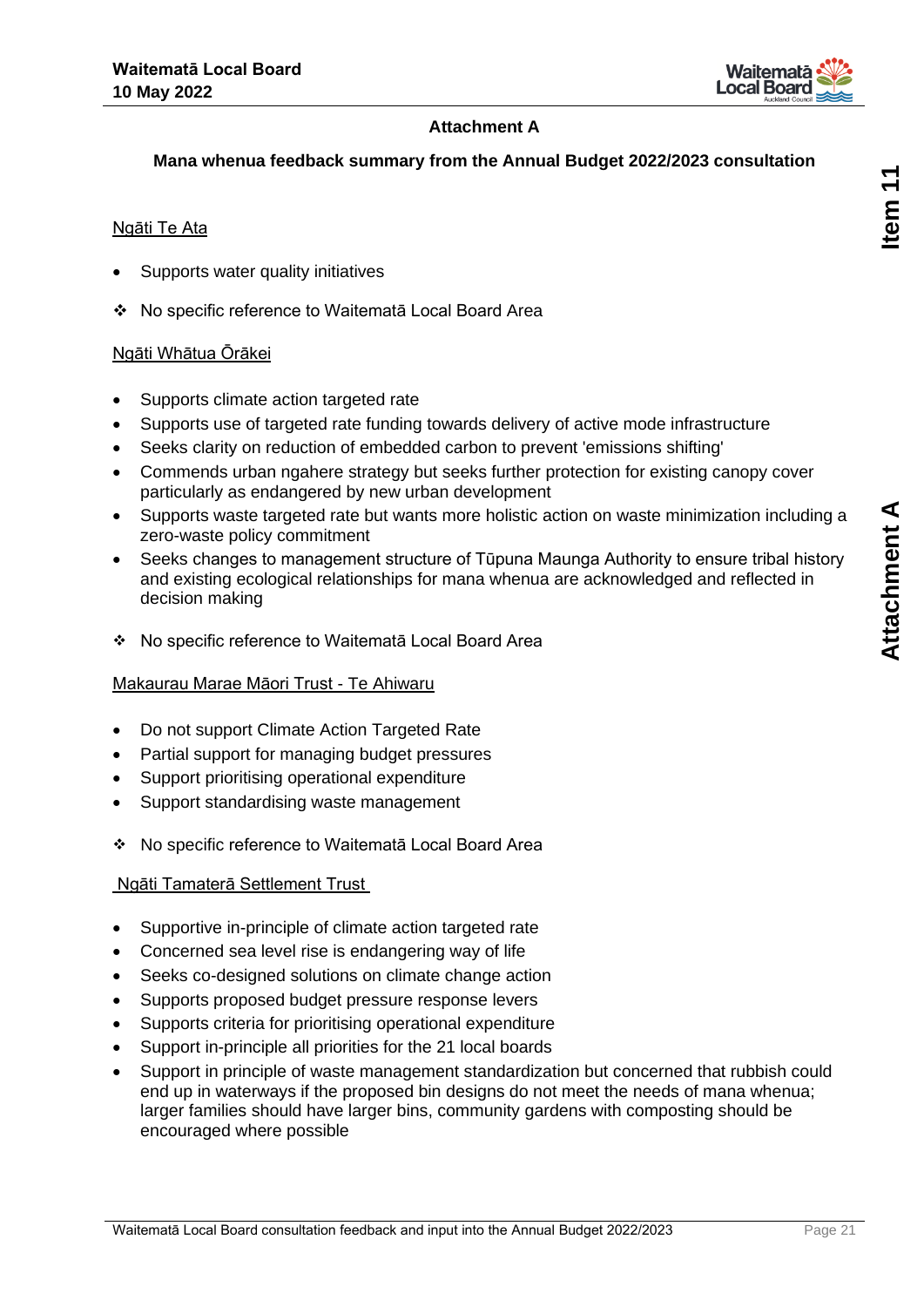

• Considers all local board relationships meaningful and important but stresses that local boards and Council should be engaging mana whenua in such a way as to provide benefit for ALL Auckland and not just those mana whenua groups

### Te Kawerau Iwi Tiaki Trust

- Supports in principle most of the annual budget including climate change, Māori land rating, and environment spend.
- Uncertain about increased decision making for local boards as concerned this could degrade the existing relationship with mana whenua groups; level of understanding and commitment to Te Tiriti o Waitangi not always satisfactory
- ❖ No specific reference to Waitematā Local Board Area

### Ngaati Whanaunga

- Unclear how climate action targeted rate will improve lives for mana whenua or meaningfully impact positive climate change
- Concerned that targeted rates could negatively impact low-income households
- Acknowledges all 21 local boards have some area of interest or crossover in the rohe, and believe best practice would be for local board to contact directly to explore shared interests and aspirations
- Acknowledges Auckland Council failure to recognise mana whenua constraints, unsupported operational engagement, unsupported strategic engagement, and missing an opportunity to work alongside mana whenua as partners and not only as 'stakeholders.'
- ❖ No specific reference to Waitematā Local Board Area

### Te Rūnanga o Ngāti Whātua

- Strongly support climate action targeted rate and environmental protection aspirations
- Concerned about any rates increases disproportionately affecting mana whenua
- Requests further clarity on budget pressure response levers
- Supports waste standardization and food scraps collection
- Housing inequity, Māori outcomes, and homelessness should be prioritised despite budget pressures
- Proposes consideration for comprehensive in-house training programme and induction of all Council staff into te ao Māori and dynamics for successful engagement and relationship building
- ❖ No specific reference to Waitematā Local Board Area

### Ngāti Pāoa Iwi Trust Board

- Supports all proposals put forward in the annual budget consultation
- ❖ No specific reference to Waitematā Local Board Area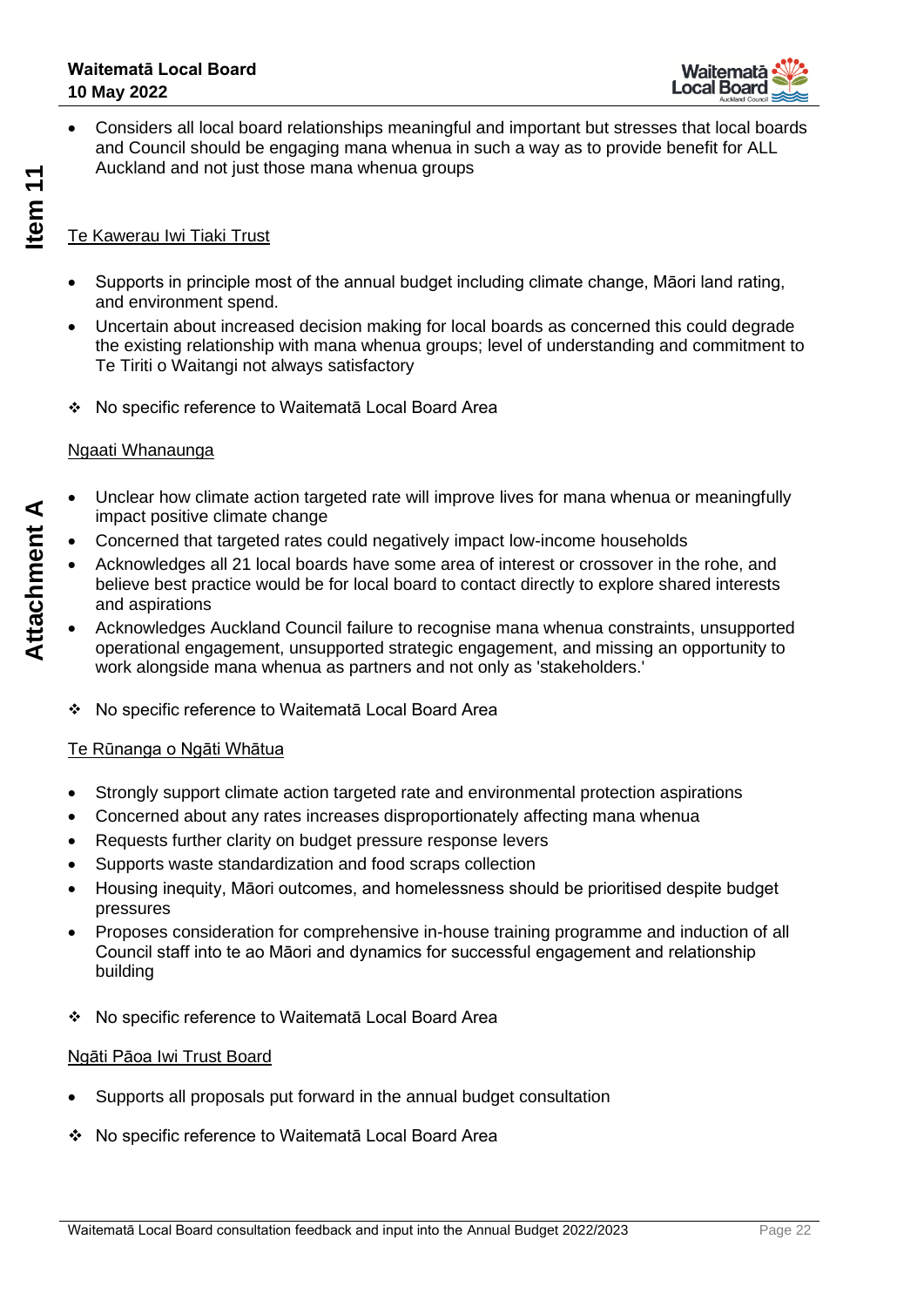

### **Attachment B - Annual Budget 2022/2023 Organisation Feedback – Waitematā**

<span id="page-22-0"></span>**Q1 – Q4 (Climate, Waste, Budget, Prioritising Expenditure)**

- **High support for climate action targeted rate**
- **Low support for budget pressure lever responses**
- **Medium support for prioritising operational expenditure strategy**
- **Medium support for standardising waste management**
- Concern about how rate rises will disproportionately impact small and medium sized businesses; suspend regional fuel tax, accommodation-provider targeted rate not appropriate, Watercare fee raises unreasonable, empty window treatments to encourage better atmosphere in low-tenant retail zones, focus more on growing economy and supporting thriving businesses; business differentiated targeted rate is unfair and misaligned **x3**
- Important that strong action is taken on addressing climate change by accelerating development of low carbon and active mode infrastructure to support walking and cycling as main modes of travel around the city and city centre; healthy and active Aucklanders being out and about on efficient linkages, greenways, and cycleways will further engage businesses and improve accessibility and visibility **x9**
- Concerns that waste standardisation needs to be equitable in the context that businesses may not be appropriate for a council delivered service and so must have a reasonable framework to opt-out of the service and not incur any fees or charges associated with a service that cannot be delivered effectively **x3**

### **Q5 – 6 (Local Board Priorities / Other Comments) \*9 comments total**

- Deliver Ponsonby Park now **x1**
- Deliver on low carbon, active mode transport infrastructure, prioritising pedestrians and cyclists and contributing towards positive climate change **x5**
- Major renewal of Pt Erin Pools required **x1**
- Improved accessibility, safety, and reliability of footpaths and connecting streets around major thoroughfare train stations such as Parnell station considering CRL development; increased capacity of retirement residential facilities such as Summerset will mean that more elderly and retirees are using these connections to move around and as such they need to be of the highest quality and safety **x2**
- Parnell Station fully operational, accessible, and realised of its potential for small and medium businesses including greenways linkages between the village and the Auckland Domain; cycleway linkage through old Parnell tunnel to Newmarket; wayfinding signage should be funded from Local Board Transport Capital Fund and should assist navigation to the museum and the station **x2**
- Question the need for greater decision making amongst local boards which could lead to a narrower viewpoint and close off regional opportunities for placemaking, facility upgrades, and open space provisioning for sport and recreation **x1**
- Protect and defend heritage and character homes and buildings in the face of managing intensification, particularly Western Bays **x1**

tem 11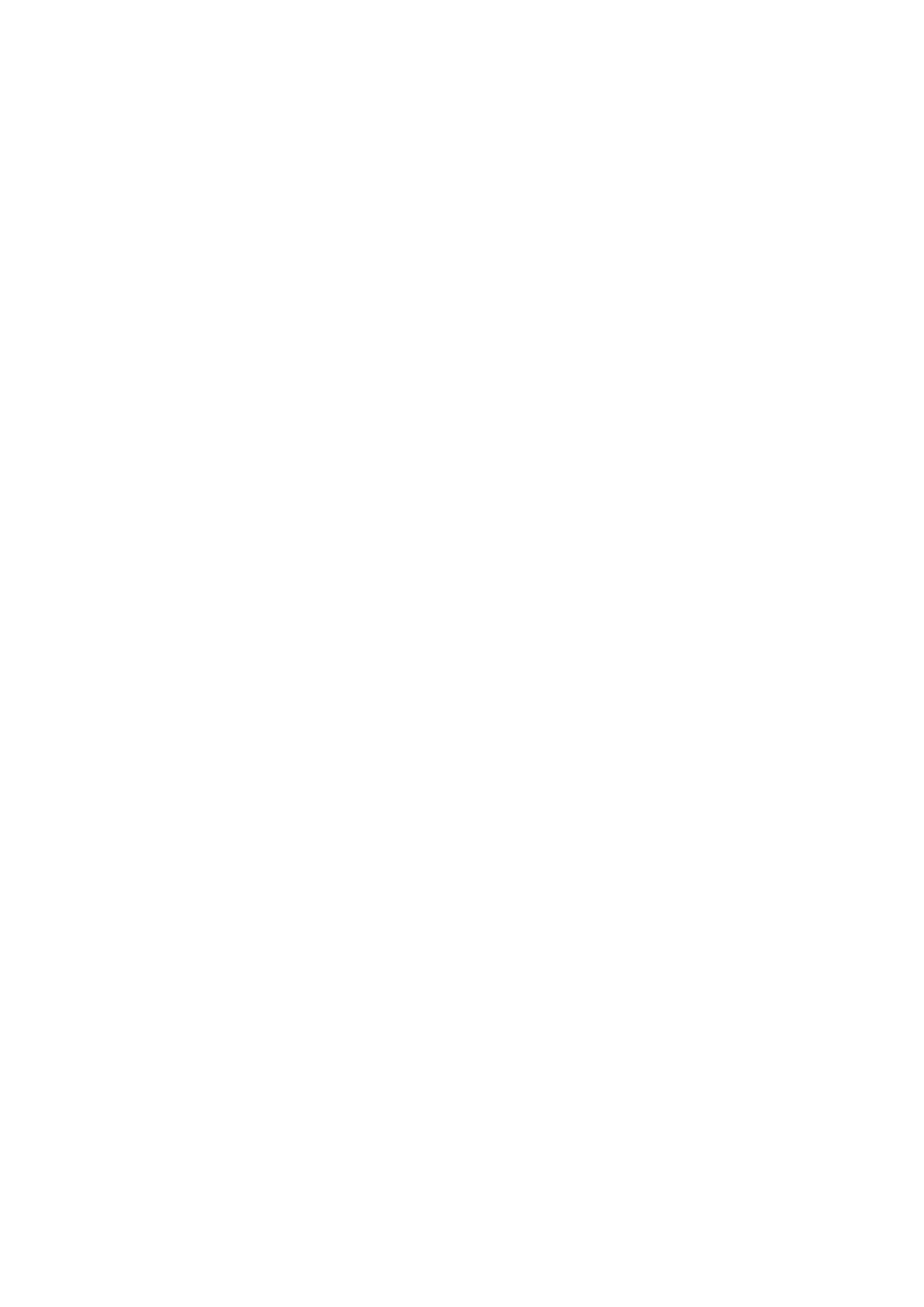

## <span id="page-24-0"></span>**Endorsing Business Improvement District (BID) target rate grants for 2022/2023**

**File No.:** CP2022/00316

## **Te take mō te pūrongo Purpose of the report**

1. To request the local board to recommend that the Governing Body sets the targeted rates for the Heart of the City, Karangahape Road, Newmarket, Parnell, Ponsonby, and Uptown Business Improvement District (BID) programmes for the 2022/2023 financial year.

## **Whakarāpopototanga matua Executive summary**

- 2. Business Improvement Districts (BIDs) are rohe within Tāmaki Makaurau where local business and property owners have agreed to work together to improve their business environment, promote economic resilience and attract new businesses and customers.
- 3. Auckland Council supports business associations operating BID programmes by collecting a targeted rate from commercial properties within a defined geographic area. The funds from the targeted rate are then provided by way of a BID grant to the relevant business association.
- 4. Under the Auckland Council shared governance arrangements, local boards are allocated several decision-making responsibilities in relation to BID programmes. One of these is to annually recommend BID targeted rates to the Governing Body.
- 5. Each business association operating a BID programme sets the BID target rate grant amount at its Annual General Meeting (AGM) when members vote to approve an operational budget for the following financial year. This budget funds the implementation of a business plan that delivers programmes based on each BID's strategic priorities.
- 6. With the support of their members and based on approved business plans, five of the six BID-operating business associations within the Waitematā Local Board area proposed increases to their BID targeted rates for the 2022/2023 financial year. They are Karangahape Road (up 5% to \$480,070) Newmarket (up 3.5% to \$1,812,099), Parnell (up 6.5% to \$969,150) Ponsonby (up 10% to \$690,446) and Uptown (up 7.4% to \$350,000).
- 7. Tāmaki Makaurau's largest business improvement district, Heart of the City, proposed no change to its current figure of \$4,782,614.
- 8. The business associations operating BID programmes are incorporated societies that are independent of the council. However, to sustain public trust and confidence in the council, there needs to be a balance between the independence of the business associations and the accountability for monies collected by a public sector organisation.
- 9. For the council to be confident that the funds provided to the BIDs are being used appropriately, the council requires the business associations to comply with the Business Improvement District (BID) Policy (2016) (Kaupapa Here ā-Rohe Whakapiki Pakihi), known as the BID Policy.
- 10. The council staff regularly monitor compliance with the BID Policy and this report is part of an active risk management programme to minimise inappropriate use of funds.
- 11. Staff are satisfied the Heart of the City, Karangahape Road, Newmarket, Parnell, Ponsonby and Uptown business associations sufficiently comply with the BID Policy.
- 12. Staff propose the Waitematā Local Board receives this report and recommends to the Governing Body the striking (setting) of the BID targeted rates sought by the six business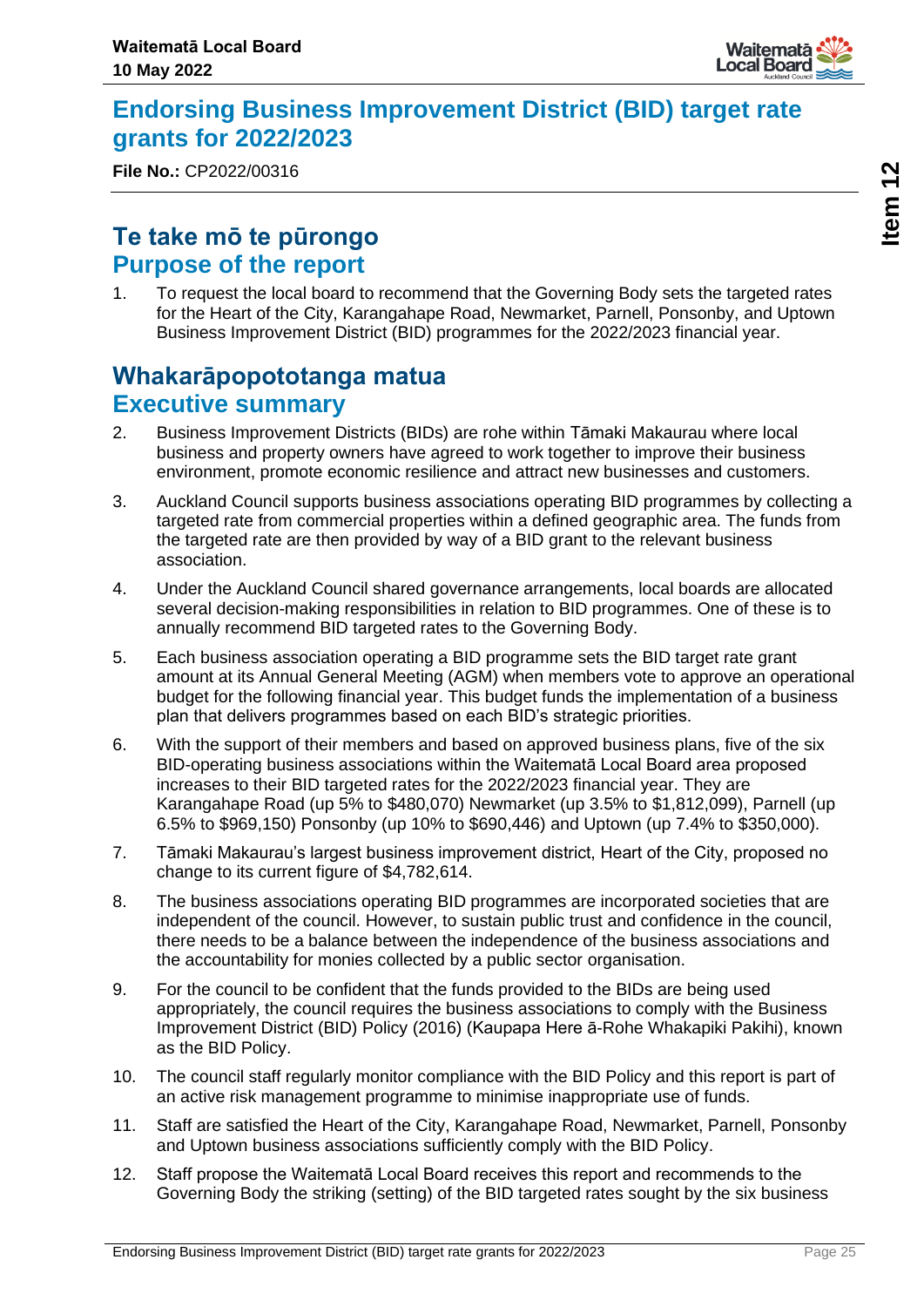

associations. Note: The Uptown BID boundary overlaps the Waitematā and Albert-Eden Local Board areas.

- 13. After the Annual Budget is approved, the council collects the targeted rate funds and distributes them in quarterly BID grant payments, effective from 1 July 2022. This will enable the business associations to implement programmes that help ensure Waitematā businesses are sustainable, innovative and prosperous, thereby supporting the economic aspirations of the Waitematā Local Board Plan 2020.
- 14. Like all BID-operating business associations, Waitematā's six BIDs will continue to play an important role in supporting their members facing global challenges including recovery from the impact of the pandemic and facilitating local responses to the world's climate change emergency with an increased focus on sustainability.

## **Ngā tūtohunga Recommendation/s**

That the Waitematā Local Board:

- a) recommends to the Governing Body the setting of the targeted rates for inclusion in the Annual Budget 2022/2023 for the following Business Improvement District (BID) programmes:
	- i. \$4,782,614 for Heart of the City Incorporated.
	- ii. \$480,070 for Karangahape Road Business Association Incorporated.
	- iii. \$1,812,099 for Newmarket Business Association Incorporated.
	- iv. \$969,150 for Parnell Business Association Incorporated.
	- v. \$690,446 for Ponsonby Business Association Incorporated.
	- vi. \$350,000 for Uptown Business Association Incorporated.

## **Horopaki Context**

### **BID programmes promote economic well-being and collaboration with the council**

- 15. The Auckland Council Growth Model 2021-2051 reports Tāmaki Makaurau is projected to include approximately 660,000 more people in the next 30 years. This level of population growth presents challenges and opportunities for Auckland's city centre, town centres and commercial precincts.
- 16. Business Improvement Districts (BIDs) are rohe within Auckland where local businesses and property owners have agreed to work together, with support from the council, to improve their business environment, encourage resilience and attract new businesses and customers.
- 17. The BID programme does not replicate services provided by the council but channels the capabilities and knowledge of the private sector to improve economic outcomes and achieve common goals.
- 18. BID programmes provide the opportunity for the council group to support business associations to seize on the opportunities from Auckland's growth and respond locally to changing economic conditions.
- 19. BID programmes encourage collaboration to achieve greater local outcomes. They provide a mechanism to enable local boards to engage with the business sector in local town centres and business areas in a co-ordinated way.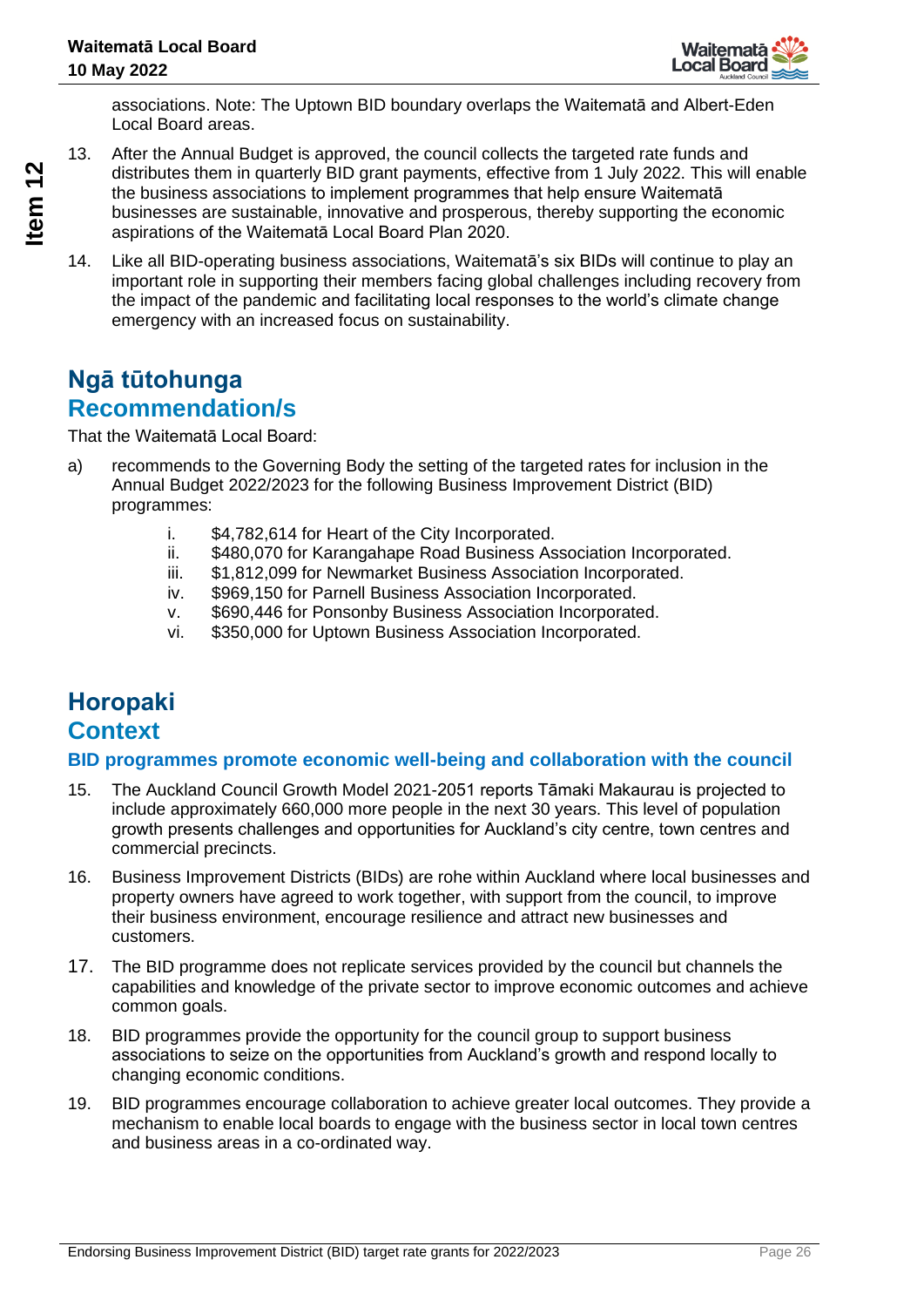

### **BID programmess provide essential support in building business resilience and aiding economic recovery**

- 20. The economy continues to be impacted by the flow-on effects from the COVID-19 pandemic and accompanying 'traffic light' framework, affecting the city centre, retail-based town centres and commercial precincts.
- 21. BID programme-operating business associations provide the local business leadership required to help their members to mitigate some of the economic effects of the pandemic through business resilience and recovery initiatives.

### **BID programmes are funded by a targeted rate on business ratepayers within a set area**

- 22. BID programmes are funded by a targeted rate applied to all commercially rated properties within a designated area around the city centre, town centre or commercial precinct.
- 23. Auckland Council supports business associations operating BID programmes by collecting the targeted rates and providing these funds, in their entirety, by way of a BID targeted rate grant to the relevant business association.
- 24. This revenue is paid to the business associations every quarter to provide a regular and sustainable income stream to implement agreed work programmes.

### **The BID Policy is the mechanism to ensure accountability for BID targeted rate grants**

- 25. Auckland Council's Business Improvement District (BID) Policy (2016) (Kaupapa Here ā-Rohe Whakapiki Pakihi) ensures accountability for BID targeted rate funding and encourages good governance and programme management.
- 26. The policy outlines the principles behind the council's BID programme; creates the process for establishing, expanding, amalgamating, and disestablishing a BID programme; determines rating mechanisms; prescribes operating standards and guidelines; and sets accountability requirements.

## **Diagram A: From calculation to approval, how the BID targeted rate is set.**



## **The business association sets the BID targeted rate grant amount to deliver its work programme**

27. BID-operating business associations are provided with a rate modelling spreadsheet to help with their budget decision-making. The spreadsheet models any proposed changes to their current BID targeted rate grant amount and, most importantly, how that influences the BID targeted rate for everyone who will pay it. When weighing up a change to the BID targeted rate grant amount, BIDs must consider what the local businesses and property owners can afford.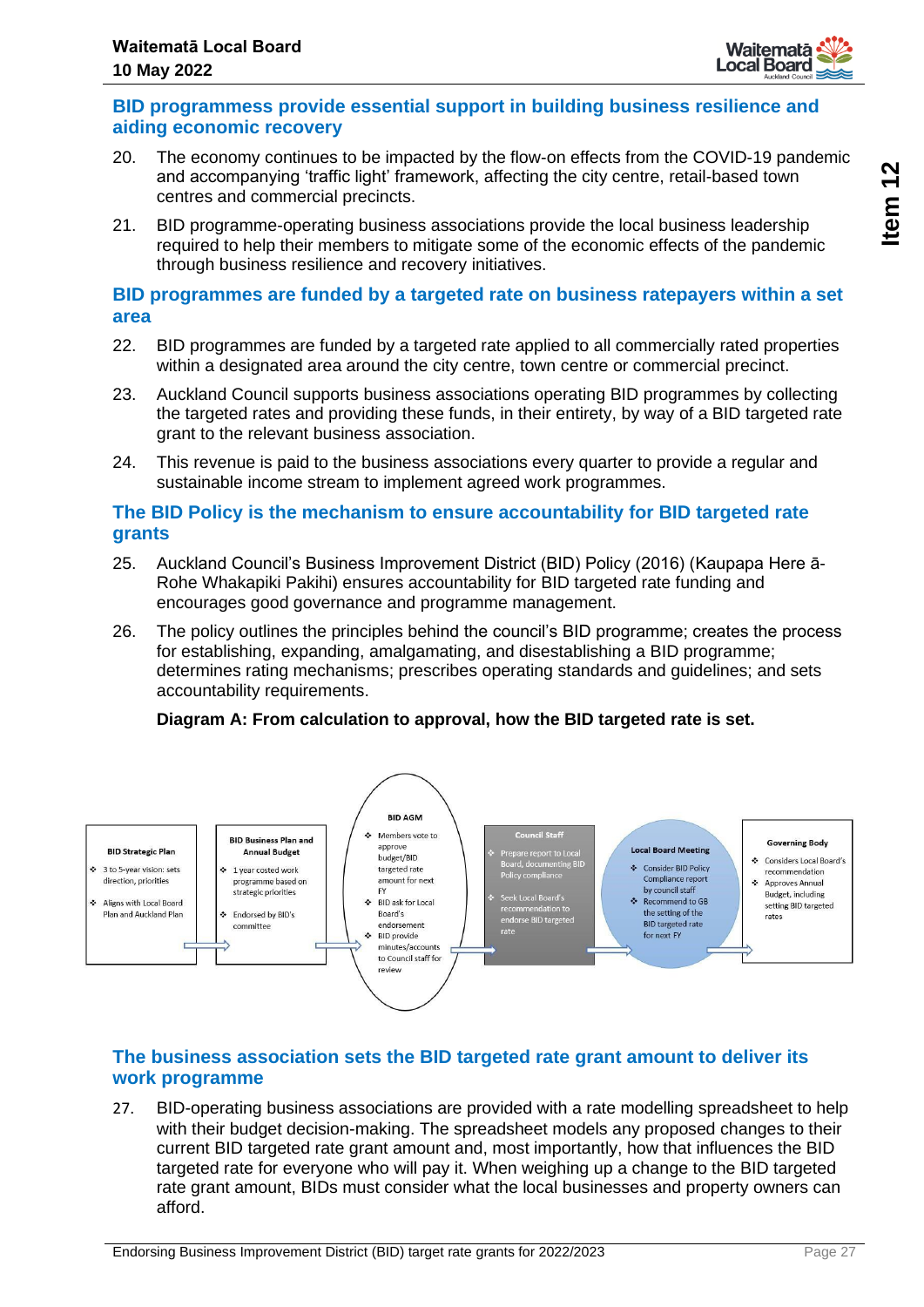- 28. Each BID-operating business association prepares an annual business plan for the following financial year that will deliver programmes based on their strategic priorities and financial parameters.
- 29. The cost of implementing that business plan is set out in an annual budget that the BID's board (governing committee) agrees will be recommended for approval by the business association membership.
- 30. The AGM provides the forum where members vote to approve the operational budget and, in doing so, set the requisite BID target rate grant amount for the following financial year.

### **Local boards are responsible for recommending the BID targeted rate grant if a BIDoperating business association complies with the BID Policy**

- 31. Under the Auckland Council shared governance arrangements, local boards are allocated several decision-making responsibilities in relation to BID programmes. One of these is to annually recommend BID targeted rate grants to the Governing Body. The local board should recommend the setting of the targeted rate if it is satisfied that the BID-operating business association is sufficiently complying with the BID Policy.
- 32. The Waitematā Local Board approved a similar recommendation for the BID programmes last year *(resolution number WTM/2021/102),* as did 17 other local boards that have BID programmes operating in their rohe.

### **The Governing Body sets the BID grant targeted rates when it approves the Annual Budget**

- 33. The recommendation in this report is put into effect with the Governing Body's approval of the Annual Budget 2022/2023 and its striking (setting) of the targeted rates.
- 34. In accordance with the provisions of the Local Government Act 2002 and the Local Government (Rating) Act 2002, the Governing Body is authorised to make the final decisions on what BID programme targeted rates, if any, to set in any particular year or property (in terms of the amount and the geographic area to be rated).

## **Tātaritanga me ngā tohutohu Analysis and advice**

35. BID programmes are operated by independent business associations, and their programmes and services are provided according to their members' stated priorities. In recognition of their independent status, the BID Policy does not prescribe standards for programme effectiveness. That is for the business association members to determine. Staff, therefore, cannot base recommendations on these factors, but only on the policy's express requirements.

## **All six business associations comply with the BID Policy**

- 36. Staff are satisfied that the Heart of the City, Karangahape Road, Newmarket, Parnell, Ponsonby and Uptown business associations have sufficiently met the requirements of the BID Policy.
- 37. Staff require BID-operating business associations to provide to the council the following documents, and stay in touch with their local board(s) at least once a year:
	- Current strategic plan evidence of achievable medium- to long-term opportunities.
	- Audited accounts assurance that the BID-operating business association is managing its members' BID targeted rate funds responsibly.
	- Annual report on the year just completed evidence that programmes are addressing priority issues that benefit BID targeted ratepayers.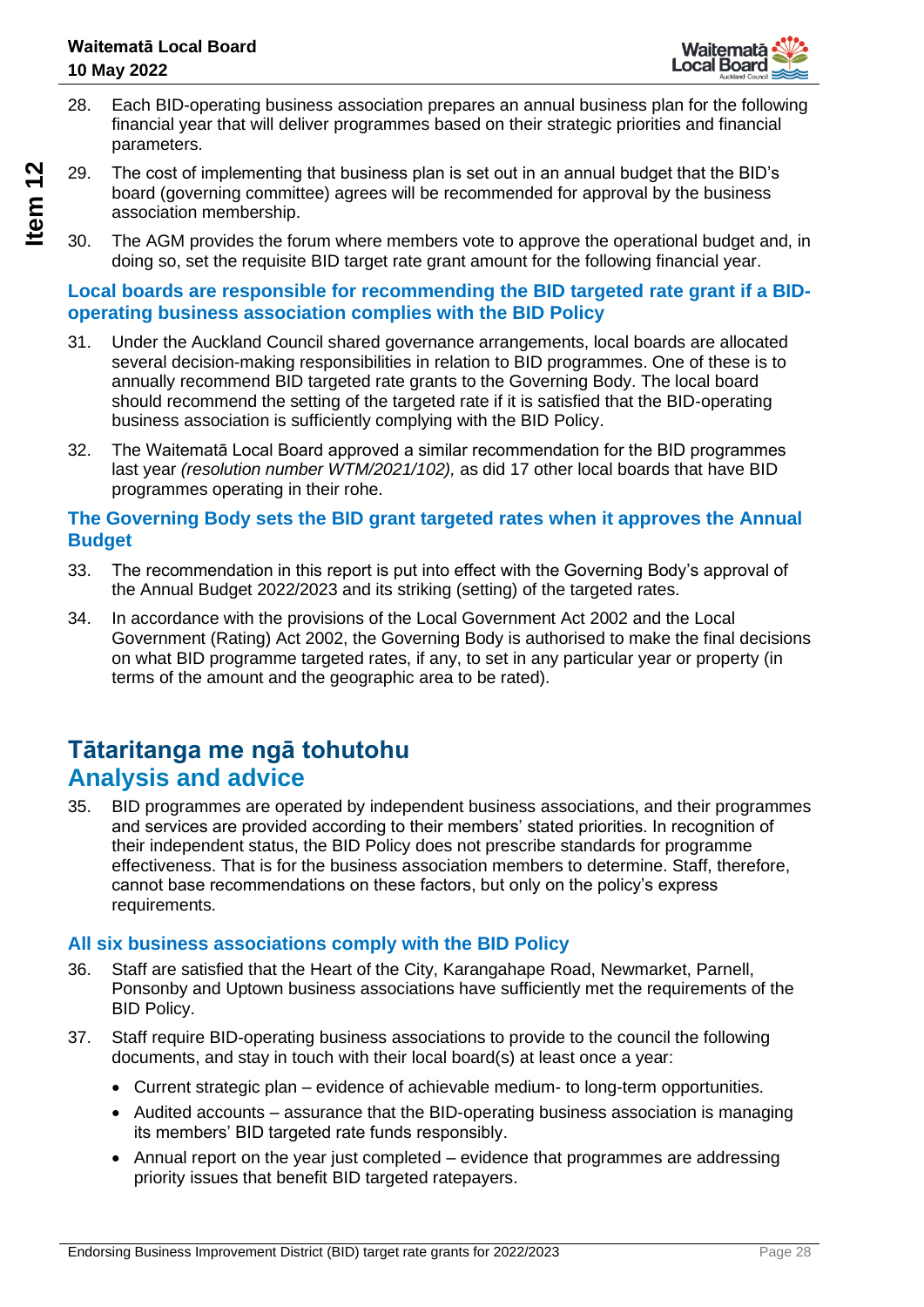

- Business plan for the coming year detailed one-year programme with key performance indicators, based on the strategic plan, to be resourced and achieved.
- Indicative budget for the following year Auckland Council's 10-year Budget 2021-2031 requires targeted rates to be identified a year in advance to inform the annual budget process which sets all rates.
- Board Charter establishes guidelines for effective board governance and positive relationships between the association and its members.
- Annual Accountability Agreement certification that these requirements have been met.
- Programme Agreement a good faith agreement between each BID-operating business association and the council that sets basic parameters of the council-business association relationship.
- AGM minutes provisional minutes of each business association's 2021 AGM meeting which contain the resolution, voted on by members, confirming the proposed BID grant amount for the 2022/2023 financial year.
- 36. In addition, BID-operating business associations must inform the council staff of progress with other compliance requirements, including:
	- Incorporated Society registration of the business association along with all required documents up to date and filed.
	- Resolving problems or issues, if any, that have an impact on the governance or operation of the BID programme.
- 37. The BID Policy sets an annual compliance deadline of 10 March for the information to be forwarded to the council. The table below summarises the requirements for the six BIDs within the Waitematā Local Board area as of 10 March 2022.

| <b>Requirement</b><br>FY 2020/2021                         | AUCKLAND'S<br><b>HEART</b>                |              | NEWMARKET.           | $P^{\mathsf{I}}$ ARNELL | Love<br>PONSONBY        | D                  |
|------------------------------------------------------------|-------------------------------------------|--------------|----------------------|-------------------------|-------------------------|--------------------|
| <b>Strategic Plan</b>                                      | $\frac{\sqrt{2018}}{21}$                  | 2017-22<br>✓ | $\sqrt{2021 - 2026}$ | 2020-25<br>$\checkmark$ | 2019-23<br>$\checkmark$ | $\sqrt{2020 - 24}$ |
|                                                            | Suitable to<br>quide annual<br>plan 21/22 |              |                      |                         |                         |                    |
| <b>Audited</b><br>financials                               |                                           |              |                      |                         |                         |                    |
| <b>Annual Report</b>                                       |                                           |              |                      |                         |                         |                    |
| <b>Business Plan</b>                                       |                                           |              |                      |                         |                         |                    |
| <b>Indicative</b><br>budget                                |                                           |              |                      |                         |                         |                    |
| <b>Board Charter</b>                                       |                                           |              |                      |                         |                         |                    |
| <b>Annual</b><br><b>Accountability</b><br><b>Agreement</b> |                                           |              |                      |                         |                         |                    |
| <b>Annual meeting</b><br>with local board                  | 8 March 2022                              | 22 Feb 2022  | 22 Feb 2022          | 22 Feb 2022             | 22 Feb 2022             | 22 Feb 2022        |

## **Table 1: Business associations' compliance with the BID Policy as of 10 March 2022**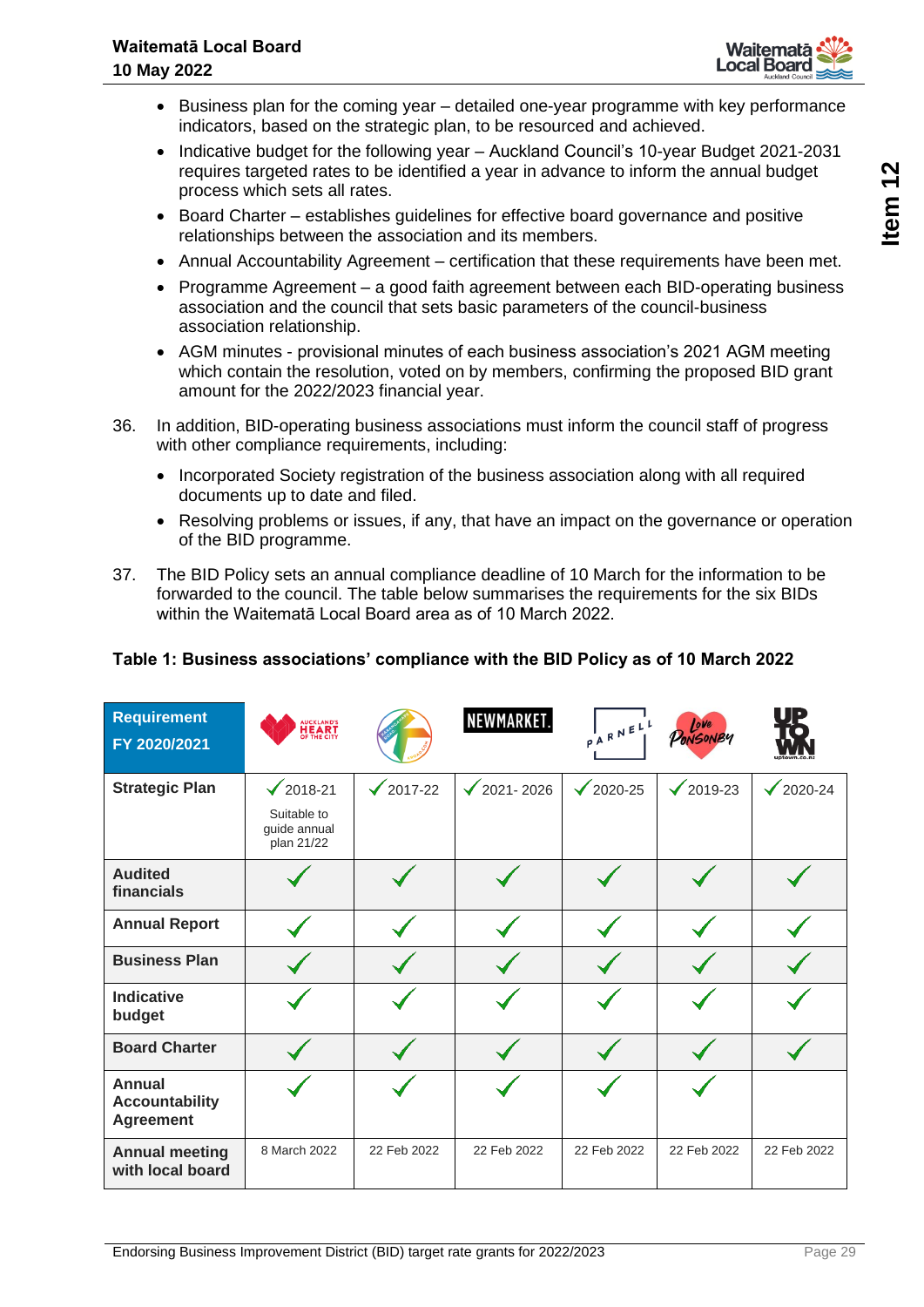

| Programme<br><b>Agreement</b>                    | valid to Oct<br>2022 | valid to Nov<br>2022 | valid to Nov<br>2022 | valid to<br>Nov 2023 | valid to<br>Nov 2023 | valid to<br><b>June 2023</b> |
|--------------------------------------------------|----------------------|----------------------|----------------------|----------------------|----------------------|------------------------------|
| Incorporated<br>society<br>registration          |                      |                      |                      |                      |                      |                              |
| <b>2021 AGM</b><br>provisional<br>minutes        |                      |                      |                      |                      |                      |                              |
| <b>Resolving</b><br>problems or<br><b>issues</b> | Nothing to<br>record | Nothing to<br>record | Nothing to<br>record | Nothing to<br>record | Nothing to<br>record | Nothing to<br>record         |

38. As the Heart of the City, Karangahape Road, Newmarket, Parnell, Ponsonby and Uptown business associations have met the requirements of the BID Policy, staff advise the local board to recommend to the Governing Body the setting (striking) of the BID targeted rate grants.

### **Five business associations increase their BID grants, one maintains status quo**

- 39. As shown in Table 2 below, five of the six BID-operating business associations propose increases to their BID targeted rates for the 2022/2023 financial year.
- 40. Ponsonby Business Association's 10% (\$62,767) increase takes its 2022/2023 BID grant to \$690,446.
- 41. Uptown Business Association members voted for a 7.4% (\$27,750) increase to set a new BID targeted rate of \$350,000 for the next financial year.
- 42. At their 2021 AGM, Newmarket Business Association members supported a 3.5% (\$61,279) increase to raise the amount of \$1,812,099 in 2022/2023.
- 43. Parnell Business Association members voted to raise its BID levy by 6.5%, or \$59,150, to \$969,150 in 2022/2023.
- 44. Karangahape Road Business Association's 5% (\$22,860) increase will raise \$480,070 in 2022/2023.
- 45. At its AGM, Tāmaki Makaurau's largest business improvement district, Heart of the City, proposed no change to its current figure of \$4,782,614.

### **A regional perspective**

46. Across Tāmaki Makaurau's 50 BID-operating business associations, 26 increased their targeted rates - by between 1.6% and 10% - for 2022/2023 while 24 BIDs maintained the fiscal status quo.

### **Table 2: BID targeted rates comparison: 2022/2023 c.f. 2021/2022**

| <b>BID</b>     | 2022/2023   | 2021/2022   | Increase / %                                     |
|----------------|-------------|-------------|--------------------------------------------------|
| <b>HEART</b>   | \$4,782,614 | \$4,782,614 | Nil<br>LAST INCREASED: 2019/2020                 |
| <b>WEWMARK</b> | \$1,812,099 | \$1,750,820 | $+$ \$61,279 + 3.5%<br>LAST INCREASED: 2020/2021 |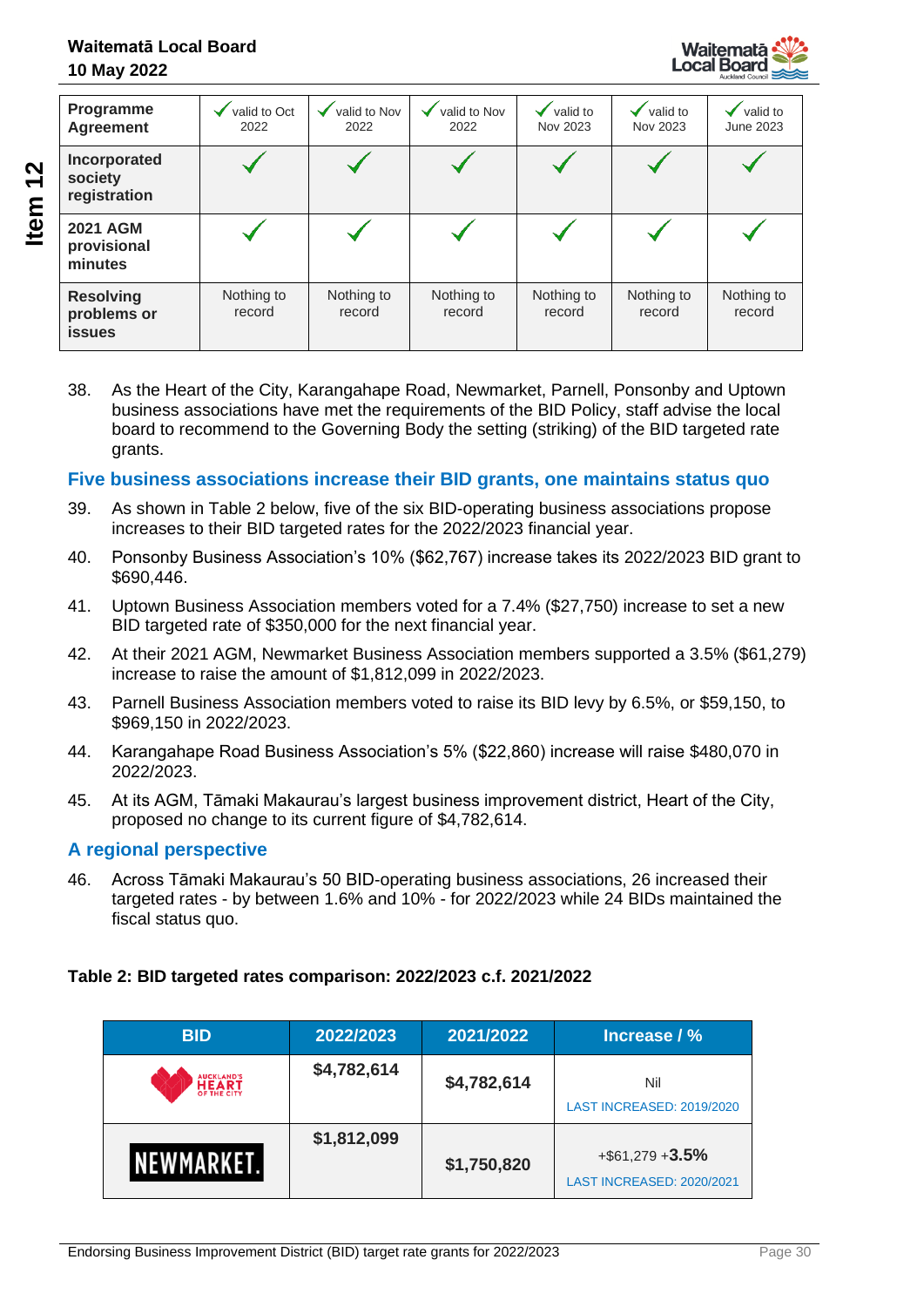

| PARNELL  | \$969,150 | \$910,000 | $+$ \$59,150 + 6.5%<br>LAST INCREASED: 2020/2021 |
|----------|-----------|-----------|--------------------------------------------------|
|          | \$480,070 | \$457,210 | $+$ \$22,860 +5%<br>LAST INCREASED: 2021/2022    |
| DONSONBY | \$690,446 | \$627,679 | $+$ \$62,767 + 10%<br>LAST INCREASED: 2021/2022  |
|          | \$350,000 | \$322,250 | $+ $27,750 + 7.4%$<br>LAST INCREASED: 2021/2022  |

## **Tauākī whakaaweawe āhuarangi Climate impact statement**

- 47. Through targeted rate-funded advocacy and activities, BID-operating business associations promote and often facilitate environmental sustainability programmes.
- 48. BID programmes can impact on climate change through initiatives such as running carbonreducing 'shop local' campaigns to transitioning to energy-efficient lighting and championing waste reduction and recovery programmes. Several BIDs are involved in this space within the rohe.

## **Ngā whakaaweawe me ngā tirohanga a te rōpū Kaunihera Council group impacts and views**

- 49. Advocacy is a key service provided by business associations and those with BID programme-funded personnel are at a distinct advantage. The BIDs ensure the views and ambitions of their members are shared with elected representatives and staff across the council group, including CCOs, regarding those plans, policies, projects and programmes that impact them.
- 50. The BID-operating business associations work with Auckland Unlimited (AU) on economic development initiatives, events and sustainability programmes.
- 51. The BID-operating business associations also work constructively with both Eke Panuku and Auckland Transport on often controversial proposals and projects.

## **Ngā whakaaweawe ā-rohe me ngā tirohanga a te poari ā-rohe Local impacts and local board views**

- 52. The local board's views are most frequently expressed by its appointed representative on the board of each BID-operating business association. This liaison board member (or alternate) can attend BID board meetings to ensure there is a direct link between the council and the operation of the BID programme.
- 53. Each business association values its strong and enduring governance-to-governance relationship with the Waitematā Local Board. The contributions by the local board's BID appointees, alternates and economic development portfolio-holders have, for many years, promoted mutual understanding, collaboration and aligned economic outcomes.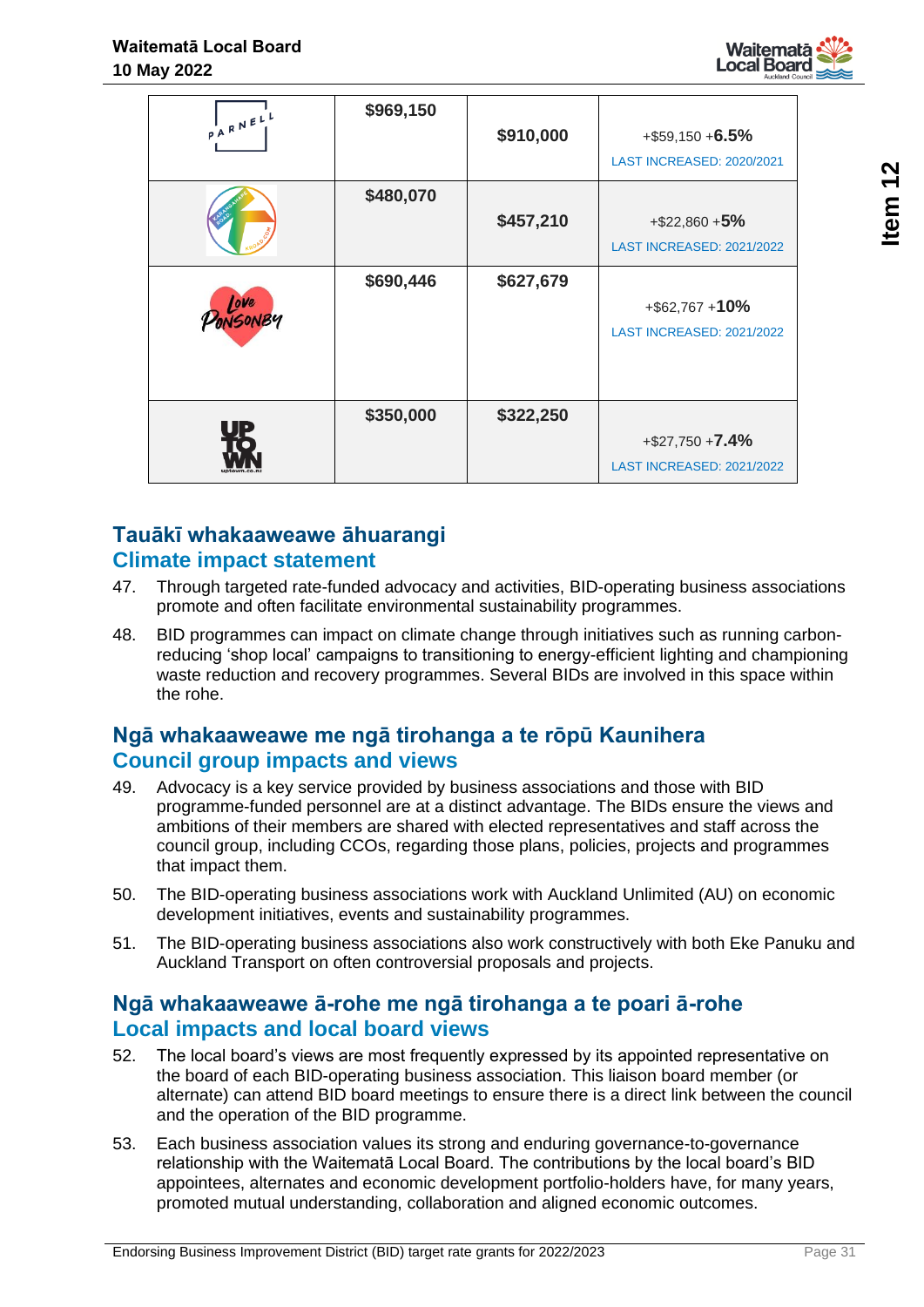

## **Visions, plans aligned**

- 54. Waitematā's BIDs and local board share a keen interest in the rohe and are ambitious for its future and its people. They also share goals that include economic prosperity, community identity, placemaking and pride.
- *55.* The six BID programmes tangibly support the aspirations of the Waitematā Local Board Plan 2020, best expressed in Outcome 6: *Waitematā businesses are innovative, sustainable and prosperous.* From their constitutions to their activities, the BIDs exist to enhance their business districts, promote resilience, and sustain the economic viability of their targeted ratepaying members.

## **Local rohe, local funding, local benefit**

- 56. Recommending that the Governing Body sets the targeted rates for the Heart of the City, Karangahape Road, Newmarket, Parnell, Ponsonby, and Uptown business associations means that these BID programmes will continue to be funded from targeted rates on commercial properties in their rohe. They will provide services in accordance with their members' priorities as stated in their strategic plans.
- 57. Several local boards, including Waitematā, provide additional funding to local business associations, however accountability for any grants is set by funding agreements between the local board and the business association. Those contractual obligations are separate from the requirements of the BID Policy and are not covered in this report.

## **Tauākī whakaaweawe Māori Māori impact statement**

58. At the 2018 Census, Māori represented 6.1% of the population living in the Waitematā Local Board area, compared to 11.5% of Auckland. Individual business associations may, through operating their BID programme, identify opportunities for niche support or development of any Māori business sector in their rohe.

## **Ngā ritenga ā-pūtea Financial implications**

- 59. There are no financial implications for the local board. Targeted rates for BID-operating business associations are raised directly from commercial ratepayers in the district and used by the business association for improvements within that rohe. The council's financial role is to collect the BID targeted rates and pass them directly to the association every quarter.
- 60. The targeted rate is payable by the owners of the commercial properties within the geographic area of the individual BID programmes. In practice, this cost is often passed on to the business owners who occupy these properties.
- 61. If the Governing Body agrees with the BID targeted rate grants proposed by the local boards, the costs of grants will be met from the existing operational budget.

## **Ngā raru tūpono me ngā whakamaurutanga Risks and mitigations**

- 62. There are no direct financial risks to the local board or the council that could result from this recommendation to endorse the BID targeted rate grants for the six business associations.
- 63. To sustain public trust and confidence in the council, there needs be a balance between the independence of the BID-operating business associations and the accountability for monies collected by a public sector organisation.
- 64. The rules and obligations of the BID Policy are intended to help minimise the potential for business associations to misuse funds by requiring each BID to plan for their intended use, report on its activities to its members and to have its accounts audited.